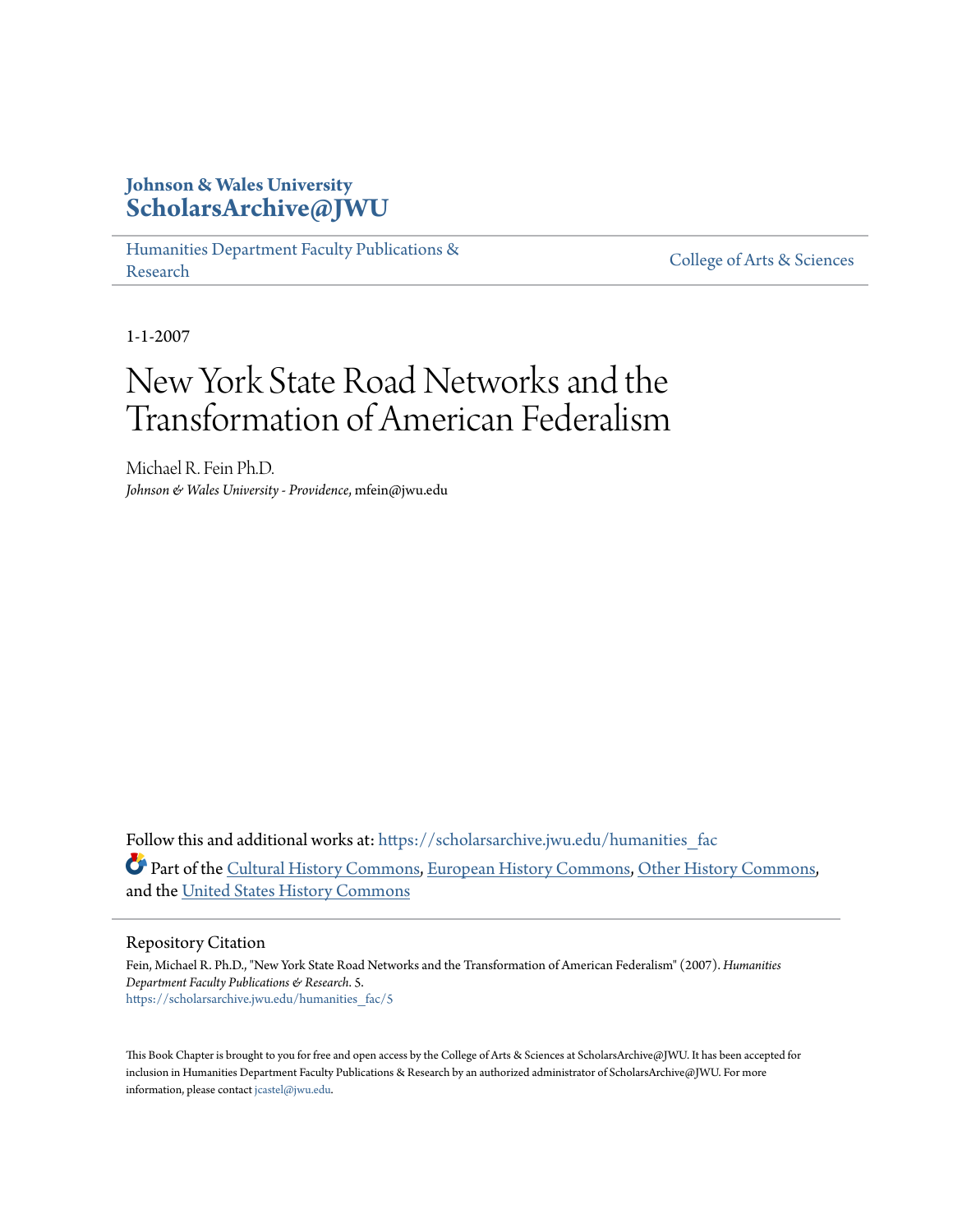# **ROAD HISTORY**

**PLANNING, BULDING AND USE**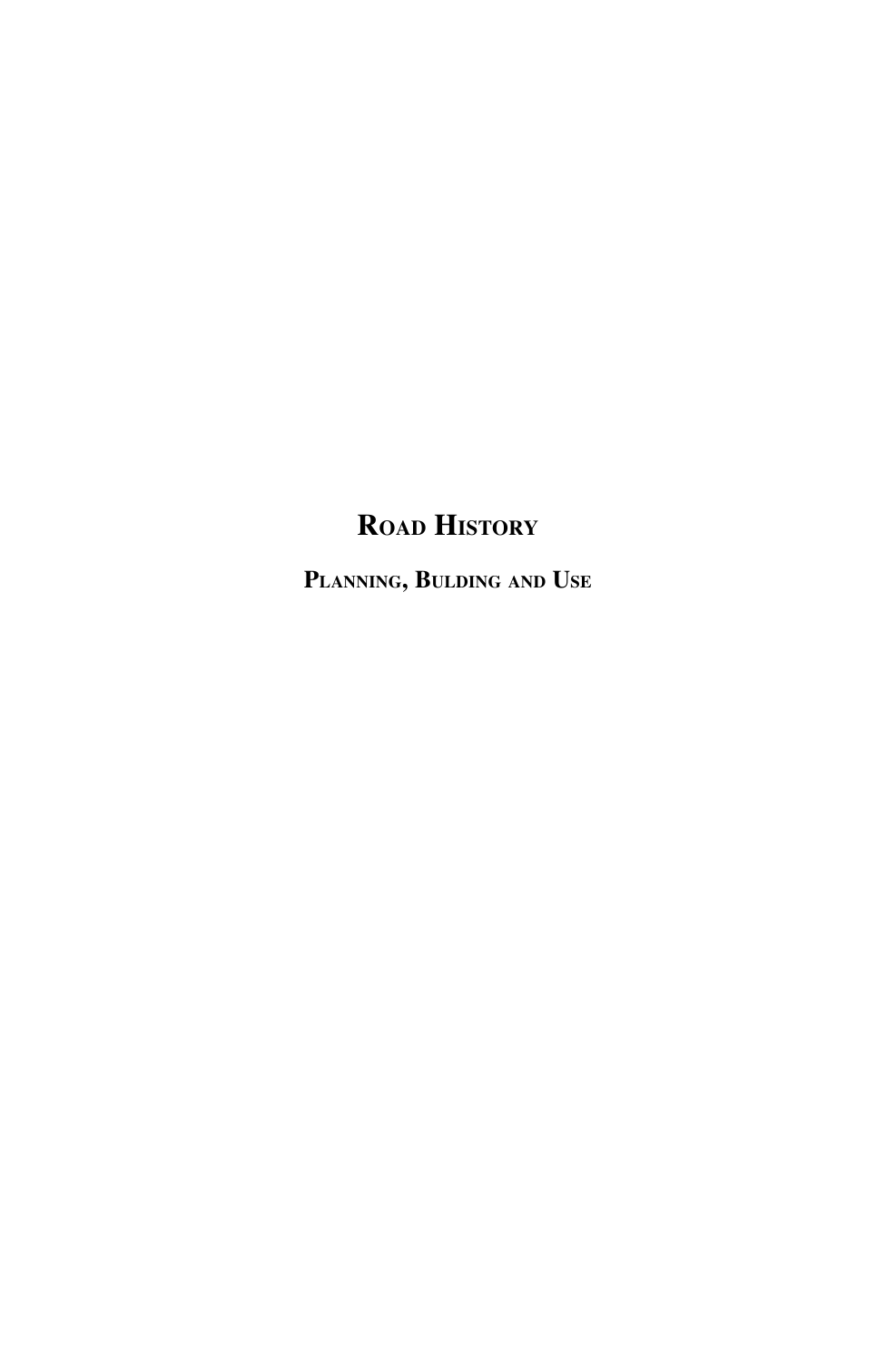**GIJS MOM AND LAURENT TISSOT (EDS.)**

# **ROAD HISTORY**

**PLANNING, BULDING AND USE**

Collection History of Transport, Tourism and Travel **EDITIONS ALPHIL**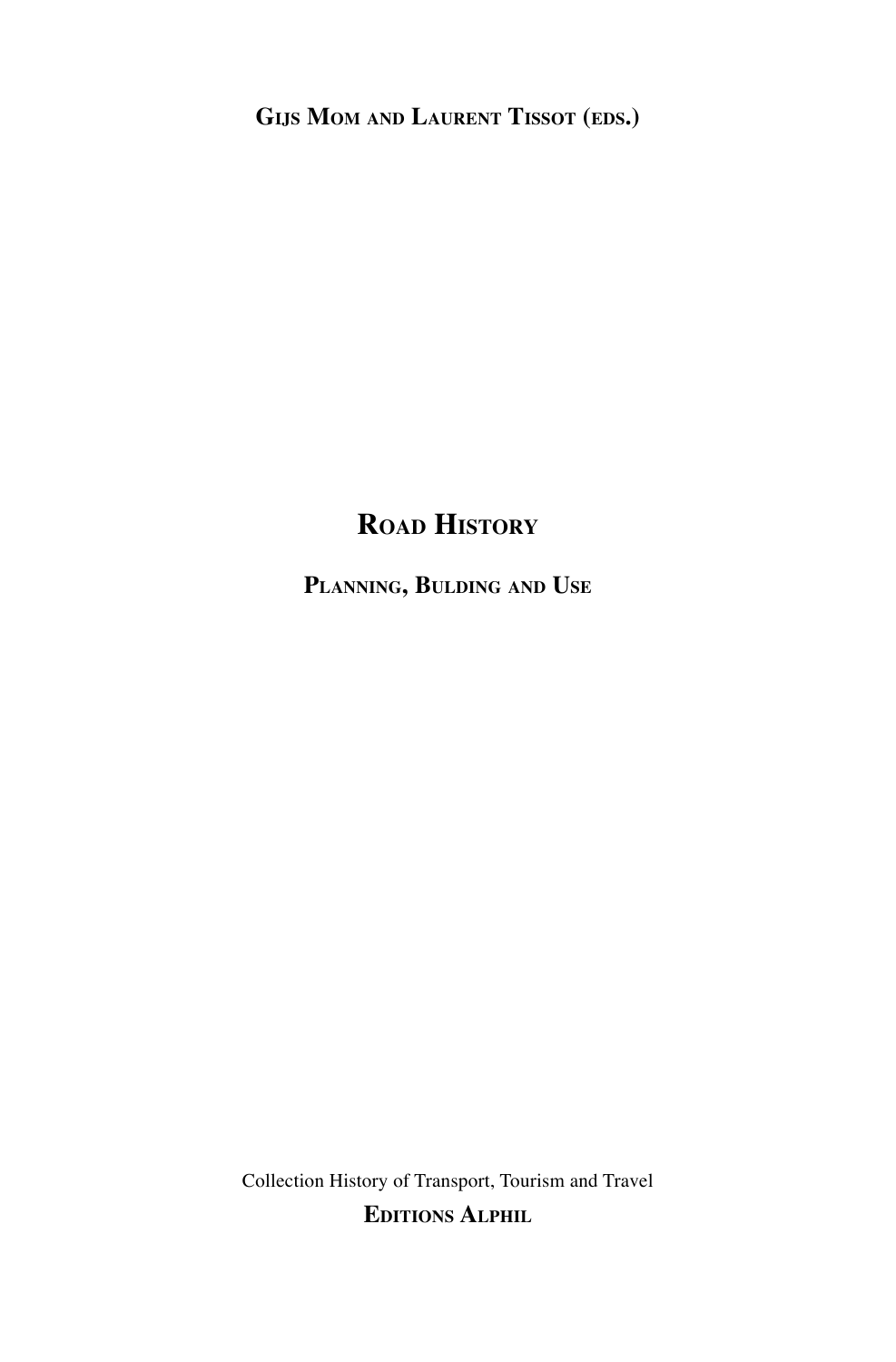Ce livre a été publié avec le soutien du Fonds national suisse de la recherche scientifique

© Editions Alphil, 2007 Case postale 5 2002 Neuchâtel 2 Suisse

www.alphil.ch

ISBN 978-2-940235-16-2

Responsable d'édition: Alain Cortat Conception graphique : Nusbaumer-graphistes sàrl, Delémont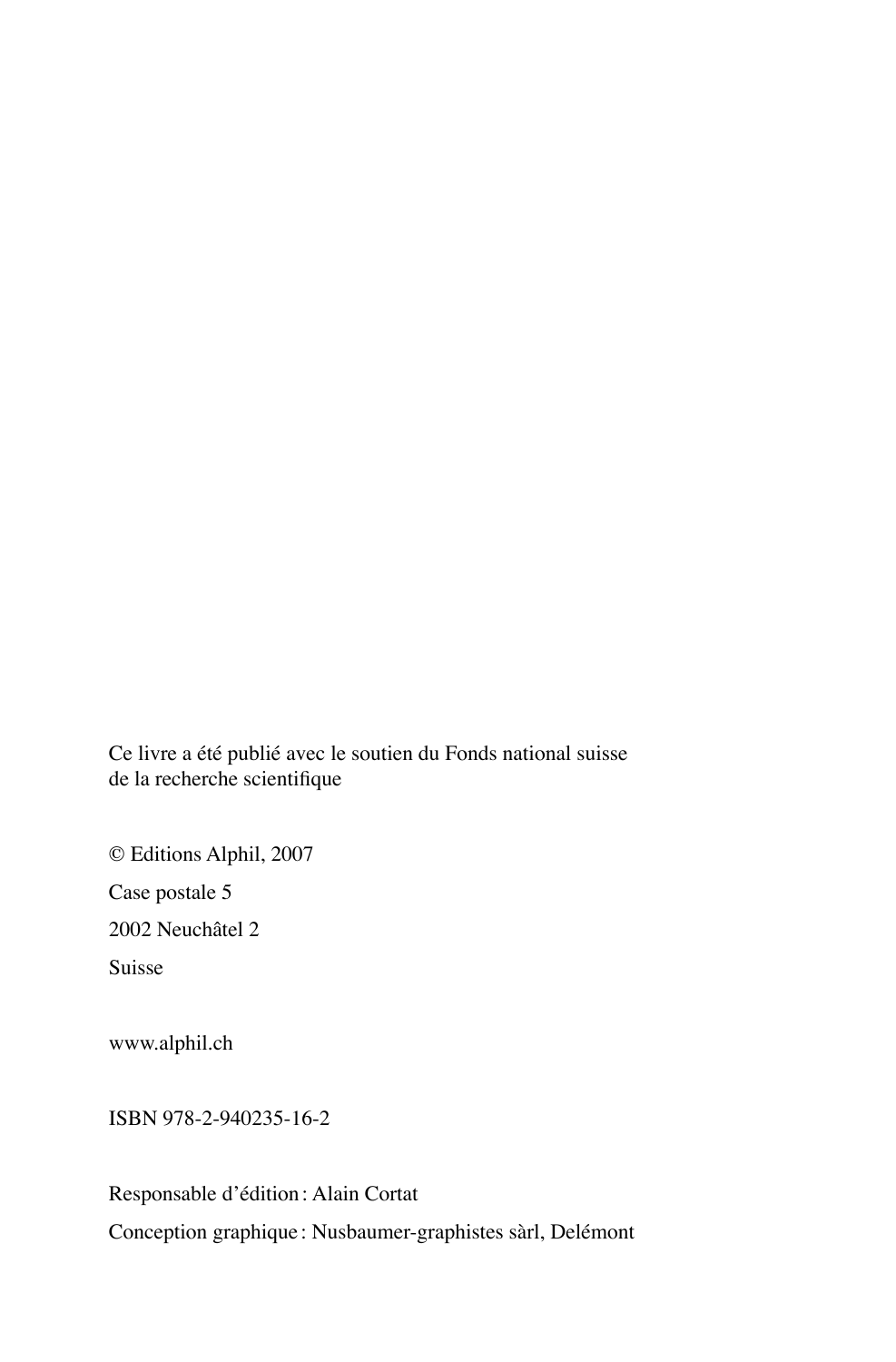## **CONTENT**

| Introduction                                                                                               |  |
|------------------------------------------------------------------------------------------------------------|--|
|                                                                                                            |  |
| An Overview Essay: Roads in Comparative Perspective                                                        |  |
| Constructing Multifunctional Networks.<br>Road Building in the Netherlands, 1810-1980                      |  |
| New York State Road Networks and the Transformation<br>of American Federalism                              |  |
|                                                                                                            |  |
| "National Character" and International Styles:<br>Iconic Roads in Germany and the United States, 1930-1970 |  |
| Planning and Constructing the Autobahn Network<br>in Germany during the Nazi-Period: Styles and Strategies |  |
| National Road Networks in the 1930s - the Case of Austria's Roads                                          |  |
| The Highway Network in Italy and Germany Between the Wars.<br>A preliminary comparative study              |  |
| Notre Dame of Paris Challenged by the Car:<br>Between the 'Secular' and the Sacred                         |  |
| Urban Transport Policy. Actors and Discourse in Germany<br>and Switzerland 1950-1970                       |  |
| Vehicle Design and the Metropolitan Avenue, 1850-1960                                                      |  |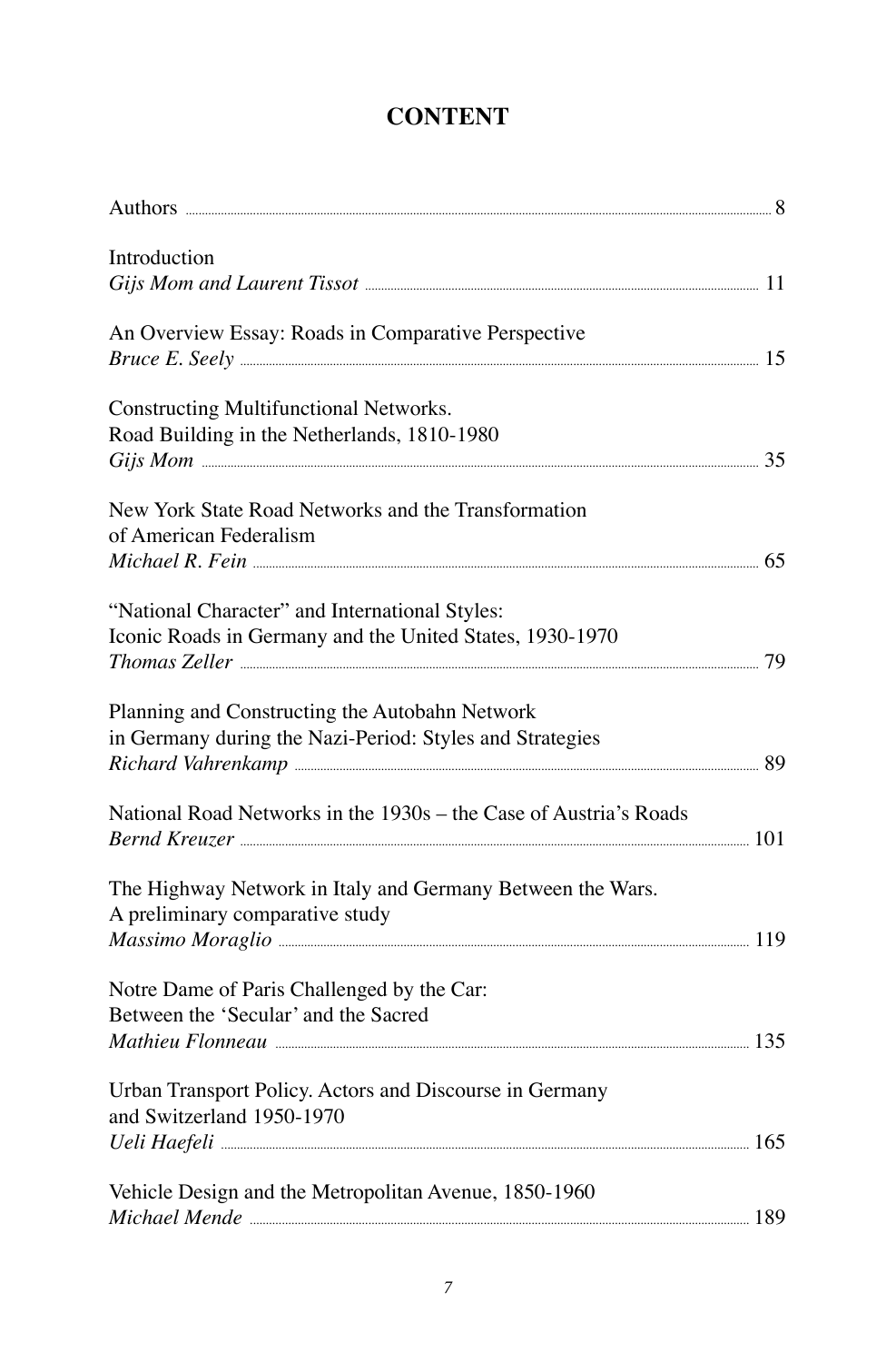### **AUTHORS**

**Dr. phil. Ueli Haefeli**, Historian, Interface institute for policy studies, Lucerne, and lecturer at the University of Berne and the University of Applied Sciences in Lucerne.

**Michael R. Fein** is Visiting Assistant Professor of History at Babson College. His book manuscript, *Public Works: New York Road Building and the American State, 1880-1956*, is forthcoming from the University Press of Kansas. A former Miller Center Fellow and Research Associate at Harvard Business School, he is currently at work on a study of the politics of modern American infrastructure.

**Mathieu Flonneau**is assistant professor at Université Paris I Panthéon-Sorbonne and at Science Po Paris, and researcher at the Centre d'Histoire Sociale du XXe siècle. He is the author of *L'automobile à la conquête de Paris (2003) and Paris et l'automobile : un siècle de passions* (2005).

**Bernd Kreuzer**, historian, urban planner and transport engineer, since 2005 scientific collaborator at the University of Linz. Research focuses on the history of technology, transport, urban planning, architecture, and tourism. Recent publications include *Tempo 130. Kultur- und Planungsgeschichte der Autobahnen in Oberösterreich* (Linz 2005) and "Die Stadt im Zeichen des Automobils: Wien seit 1945" in: Rapp Christian (ed.), Spurwechsel. Wien lernt Autofahren, exhibition catalogue Technisches Museum Wien, 61-75 (Vienna 2006).

**Michael Mende**, born in 1945, studies in art history and political sciences at the Berlin School of Art and the Berlin Free University, 1973-78 working with the Berlin Technical University on the history of technology, vocational training, and technical education, PhD by 1978, and since then working with the Braunschweig University of Arts as an university-professor on the history of architecture and design.

**Gijs Mom** is Programme Director for Mobility History within the Foundation for the History of Technology, at Eindhoven University of Technology, and he teaches at this university on subjects related to the history of technology, innovation and design.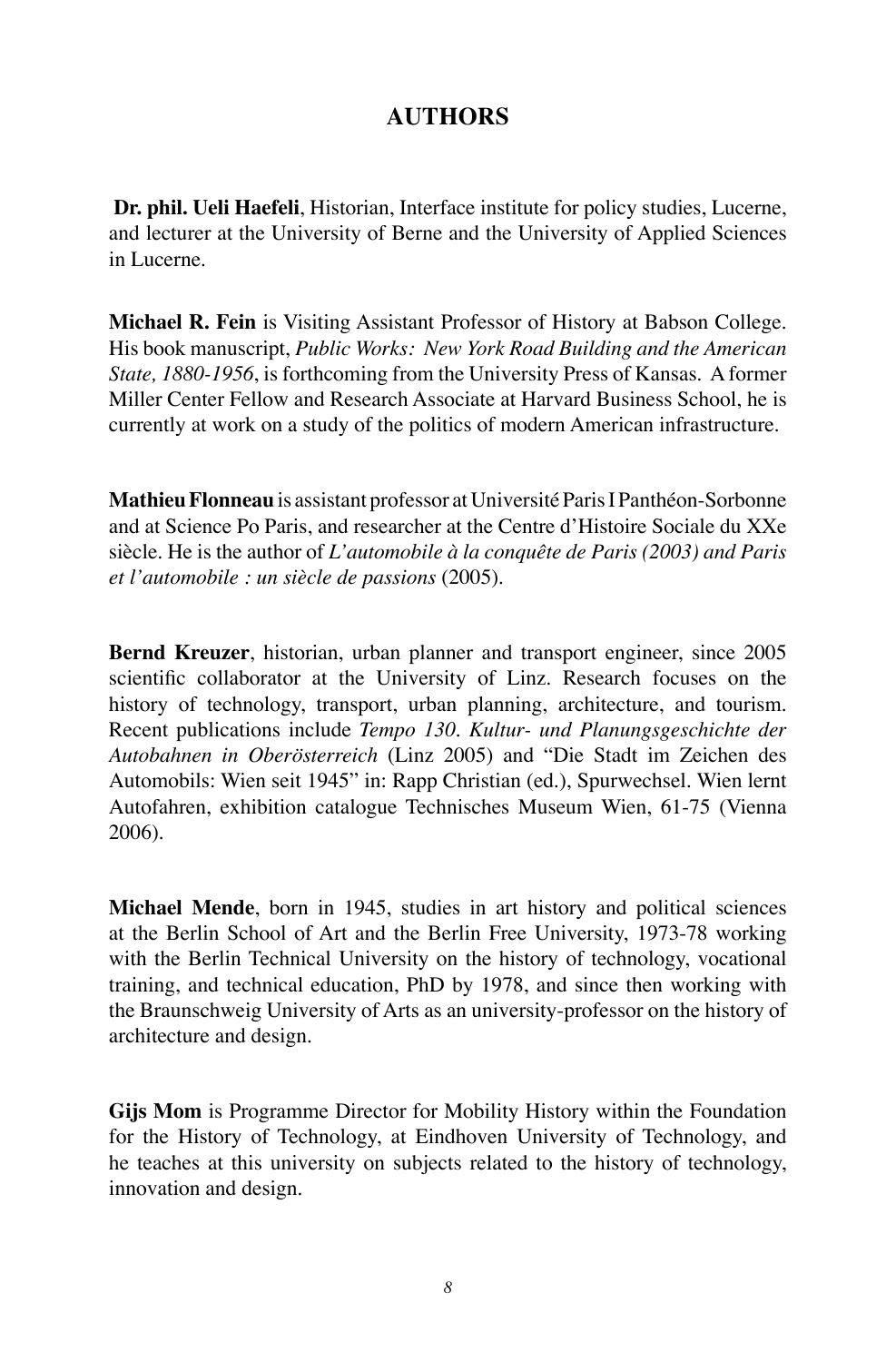**Massimo Moraglio** has a Ph.D. in Architectural and Planning History. He is assistant professor in contemporary history at the University of Turin, Faculty of Political Science. He has conducted research into the Italian road network history in the 1800s and 1900s, and about Italian motorway construction. He is the author of *Strade e politica. Storia della viabilità in provincia di Torino* (2003) and co-author of *Inventare gli spostamenti/Inventing Movement* (2006).

**Bruce Seely** currently serves as Professor of History and Department Chair for Social Sciences at Michigan Technological University in the US. He has published articles and books on a number of aspects of transportation history, including highways, highway engineers, railroads, and transportation policy. His most recent publication is a study co-authored with Mark Rose and Paul Barrett entitled *The Best Transportation System in the World: Railroads, Trucks, Airlines, and American Public Policy in the Twentieth Century* (The Ohio State University Press, 2006).

**Laurent Tissot** teaches contemporary history at the University of Neuchâtel. He is currently president of the Economic and Social History Swiss Society and member of the Executive committee of the International Commission for the History of Travel and Tourism (ICHTT). His main research interests are in the field of history of tourism, transports and leisure as well as business history.

**Richard Vahrenkamp** is Professor of Production and Logistics in the department of Economics and Management at University of Kassel in Germany. He has published articles and books on fin de siècle in Vienna and on a number of aspects of technology and society, including the rationalization movement, Autobahn construction, logistics and cargo transportation policy in Germany.

**Thomas Zeller** is assistant professor for the history of technology, environmental history, and science and technology studies at the University of Maryland, College Park. He has published on the history of the autobahn network in Germany and is currently working on a comparative history of parkways in the United States and Germany. His publications include *Driving Germany: The Landscape of the Autobahn, 1930-1970* (Berghahn, 2006) and the volume *The World Beyond the Windshield: Roads and Landscape in the United States and Europe* (Ohio University Press, 2007), which he co-edited with Christof Mauch.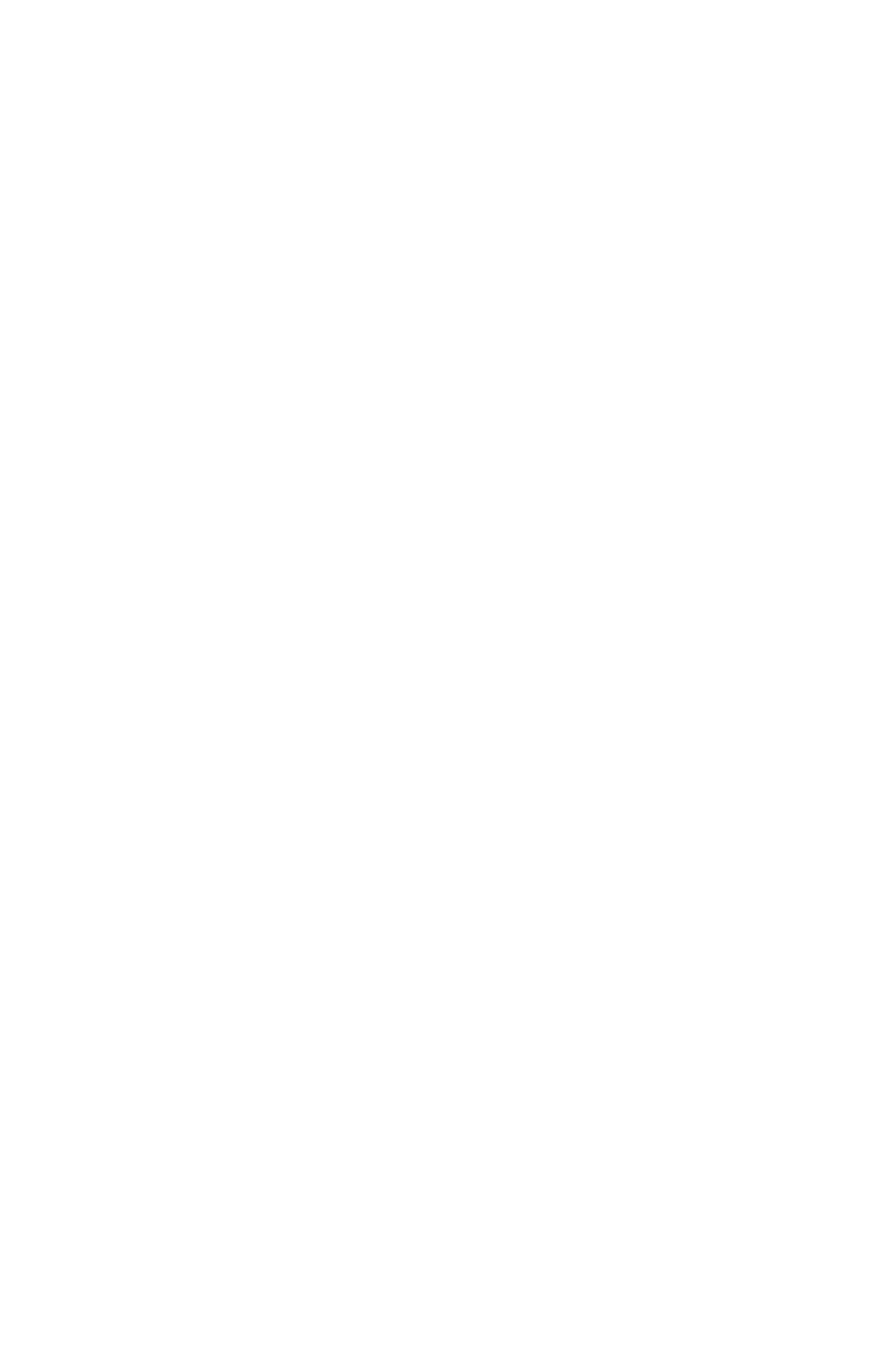### **INTRODUCTION**

### **GIJS MOM AND LAURENT TISSOT**

Roads, and mobility infrastructures in general, are the subject of at least two traditions of scholarship. In the History of Technology they are considered to be a part of Large Technical Systems (LTS) which found a special niche of scholarship since Thomas Hughes's *Networks of Power*, dedicated to the role of electrical networks in several Western countries.

Yet, within the LTS tradition road networks are an elusive part of the 'networked society.'Apart from practical reasons, such as a problematic research infrastructure in terms of availability of centrally kept archives, this may be due to the fact that road networks, especially during the early stages of their adjustment to the automotive society, tend to escape a central system builder's grip. In fact, both reasons boil down to the same result: road building was a decentralized activity and comparisons with other large systems would, therefore, benefit from an emphasis on small-scale, stand-alone systems such as 'isolated plants' in electricity production or 'party lines'in the realm of telephony. Such systems are, however, not very popular within LTS studies, because these are less concerned with the dialectics between centralizing and decentralizing forces, but seem to be governed by a fascination for the development of entrepreneurial 'power' vis-a-vis the traditional societal power arenas such as parliaments and the state. There are, however, signs of efforts to 'rescue' road networks from neglect within the LTS community by focusing upon their material base and put less emphasis on the Hughesian character of systems, such as its centralized

Gijs Mom and Laurent Tissot (eds.), *Road History. Planning, Building and Use*. Neuchâtel, Alphil Editions, 2006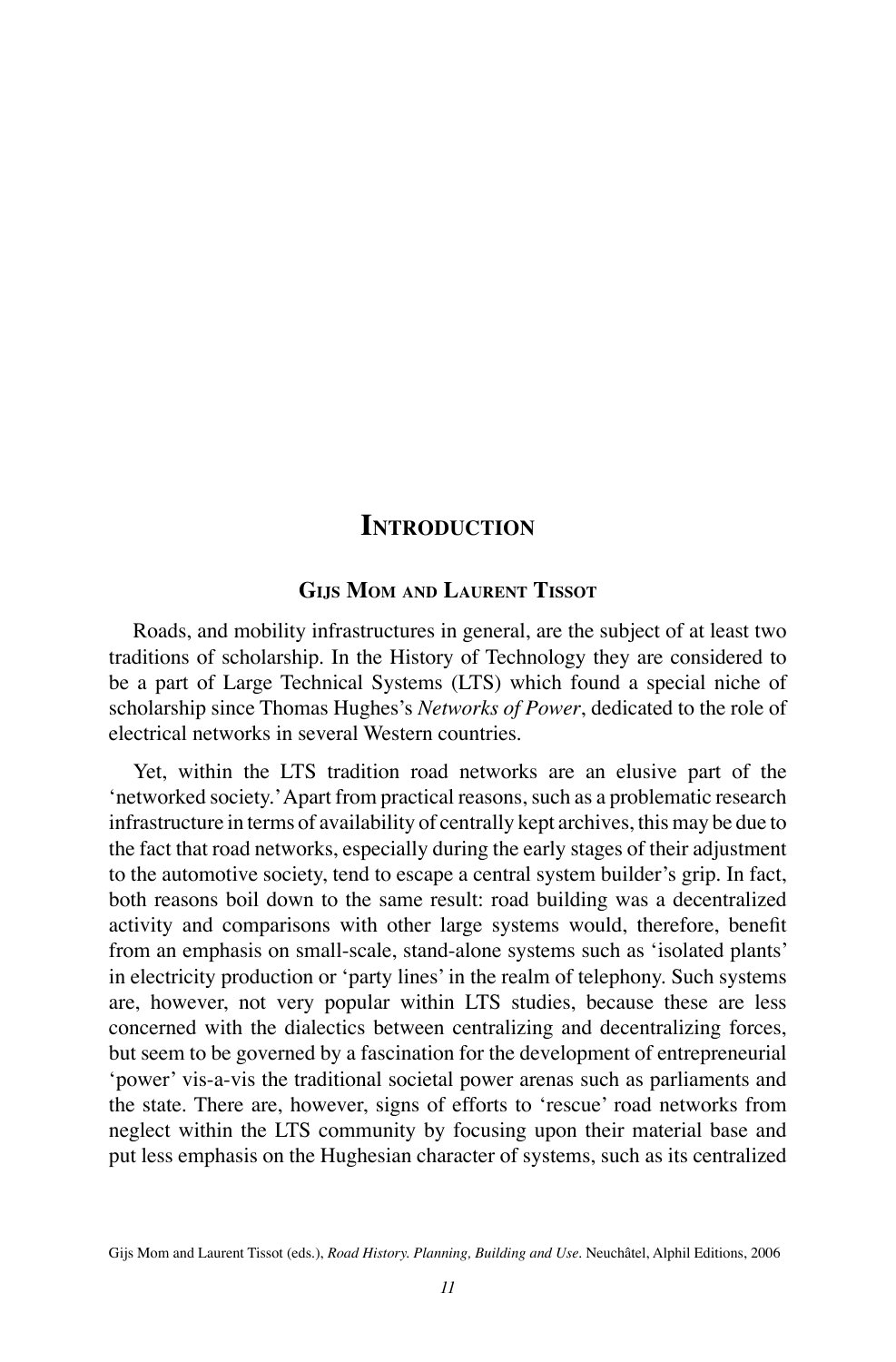management and its treatment of decentralized alternatives as a mere object of prey. As such, European roads are 'infrastructures,' material networks that took on a transnational shape long before politicians started their unification project of 'Europe.'

The second scholarly tradition of road studies is to be found within the new History of Mobility. Evolved from the traditional transport history, which blossomed in the 1950s and 1960s, mobility history explicitly asked more attention for the user perspective and, in the process, started to systematically integrate the history of automobility and its related histories (such as the history of the motor cycle culture, and the struggle by bicyclists and pedestrians for space to manoeuvre).

This is not to say that roads were not a subject of study within traditional transport history. They were, but they were treated in the same way as the preferential subjects of this tradition (railways and shipping): from the perspective of their contribution to national economic growth. They were also studied mostly in their pre-industrial form (turnpike trusts), a preference which seems to have been dictated by post-war nationalisations in Great Britain, which made available a wealth of archival material for several generations of historians.

Since then, the emergence of a new generation of mobility historians has led to paradigmatic shifts in emphasis and interests, in several respects. First, the breakthrough of the automobile asked attention for the phenomenon of intermodal competition with 'older'technologies such as inland navigation and railroads. An 'intermodal approach' developed, strengthened by modern transport science and engineering which recognizes that modern users do not follow the traditional divides between mobility modes: they walk to the metro, drive their car to the countryside where they bike for pleasure, and bring their mail on foot to the post office from where it will be brought by train or truck to the harbours, be they wet or dry, to be transported over the ocean by cargo ship or plane. The emergence of air traffic strengthened this approach, as airplanes compete with modern high speed trains and with cars for medium distance holiday travel.

Second, mobility history, just like traditional transport history, also was affected by a 'cultural turn'within the History of Technology, where consumption studies, gender studies and a sensibility for flexibility of meaning and semiotics had made their inroads. Hence, mobility history started to address topics such as advertising, the role of stewardesses in air traffic and stewards on cruise ships, the substitution of train passengers''panoramic view' by a 'tourist gaze'through the windscreen and the formation of 'sound scapes' in and around the automobile. Travel, and tourism in general, thus came within the field of study of mobility historians, especially because tourism history had been largely influenced by cultural studies from an earlier date.

A third factor of influence was Urban History. Of old, cities were the melting pots of intermodal competition. The struggle between pedestrians, bicyclists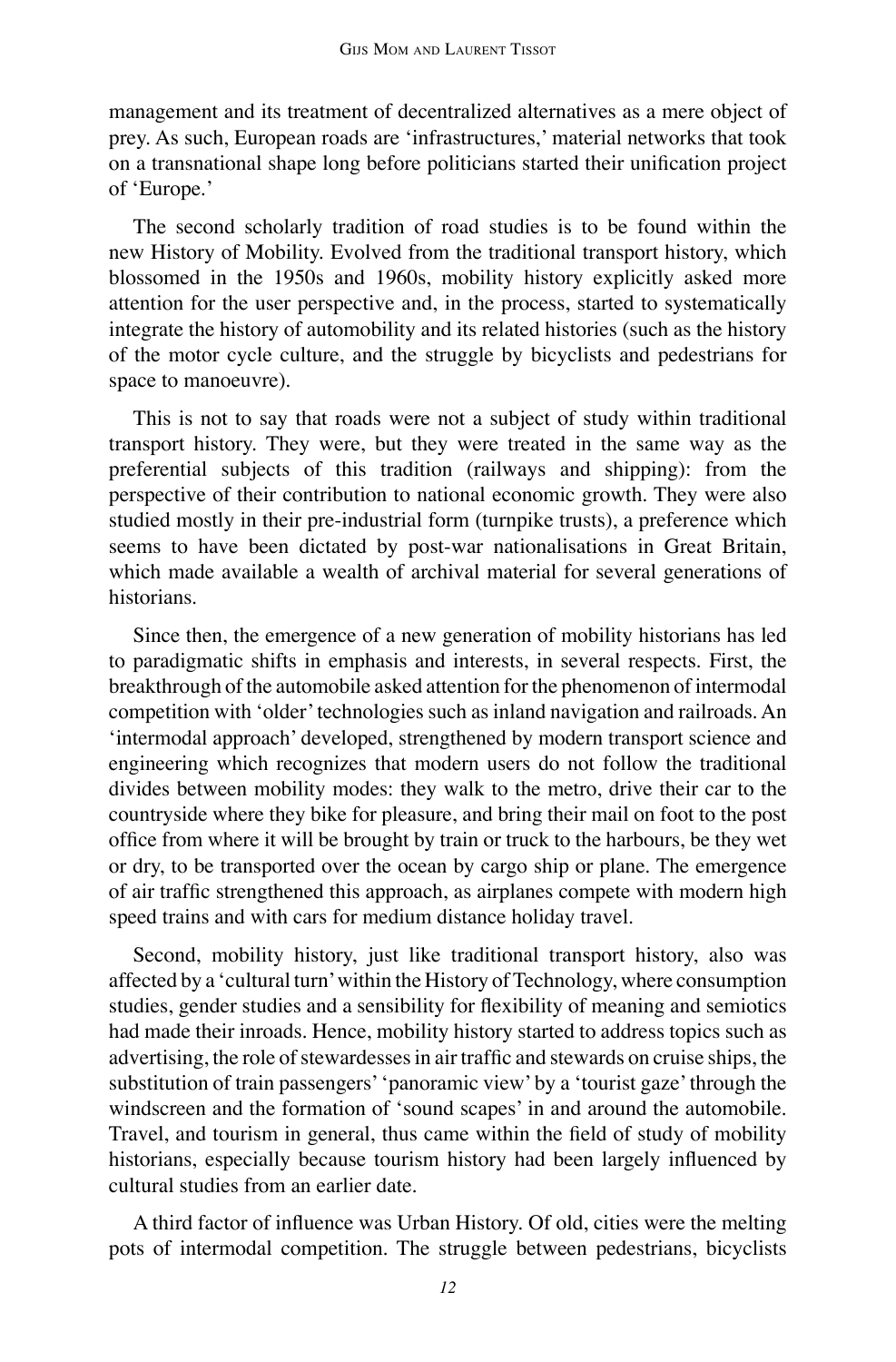#### **INTRODUCTION**

and car drivers on the one side, and tramway and bus companies on the other inevitably draws our attention to the issue of consumer choices. Cities also were the birthplace of spatial planning, which not only generated attention among mobility historians for the relationship between mobility and space, but also strengthened the need of modern-day spatial planners for knowledge about the long-term development of planning in relation to mobility.

This last development can also be observed in the History of Technology, where technology is less seen as an aggregate of artefacts, but more and more as knowledge, especially engineering knowledge, enabling historians of technology to be inspired by social science in general, and psychology and sociology in particular. Remarkably, this development brought attention back to the production and design side of technology and systems.

In a way, mobility history is not only an emancipation from British-dominated railway and waterway history, it is also a step away from a form of automotive history dominated by American scholars such as Rae, Flink and others. This tradition more or less took the development of roads for granted. Meanwhile, American scholars have discovered the road building project as a promising field of study, as can be deduced from the publication of seminal works by 'the fathers of road building history,' Bruce Seely and Mark Rose. Others have dedicated some attention to urban roads (Clay McShane) and, lately, the technology of road building.

Many modern studies, however, focus upon the spectacular, large-scale automobile-only road projects, such as the Interstate Highways in the USA or the *autobahnen* and *autostrade* projects in Germany and Italy. These studies are very welcome, indeed, especially because they generate new insights in the relationship between the engineering community and politics and power and the role of engineering knowledge therein, as well as in the relationship between road builders and spatial planners, and the consumption of space. But at the same time we should keep our minds open for other aspects of road building history, such as the largely decentralized history of road construction before these spectacular construction projects. Also, when we focus upon the roads in Europe, we should be aware of the fact that the transnational aspects of road network planning and construction are still a largely unknown field.

In short, roads are an ideal playground for interdisciplinary research. Roads are complex artefacts as much as systems and networks, subject to planning. They provide space for a tourist culture as much as for a study of intermodal competition.

This volume testifies about the multifaceted character of the study of roads. It is the result of a workshop, organized by the authors of this introduction, in the Swiss city of Neuchâtel. The workshop was a common initiative of two groups of historians: the Mobility History Group within the Tensions of Europe program, sponsored by the European Science Foundation, and the COST 340 network, sponsored by the European Commission. Together with the German *Arbeitskreis*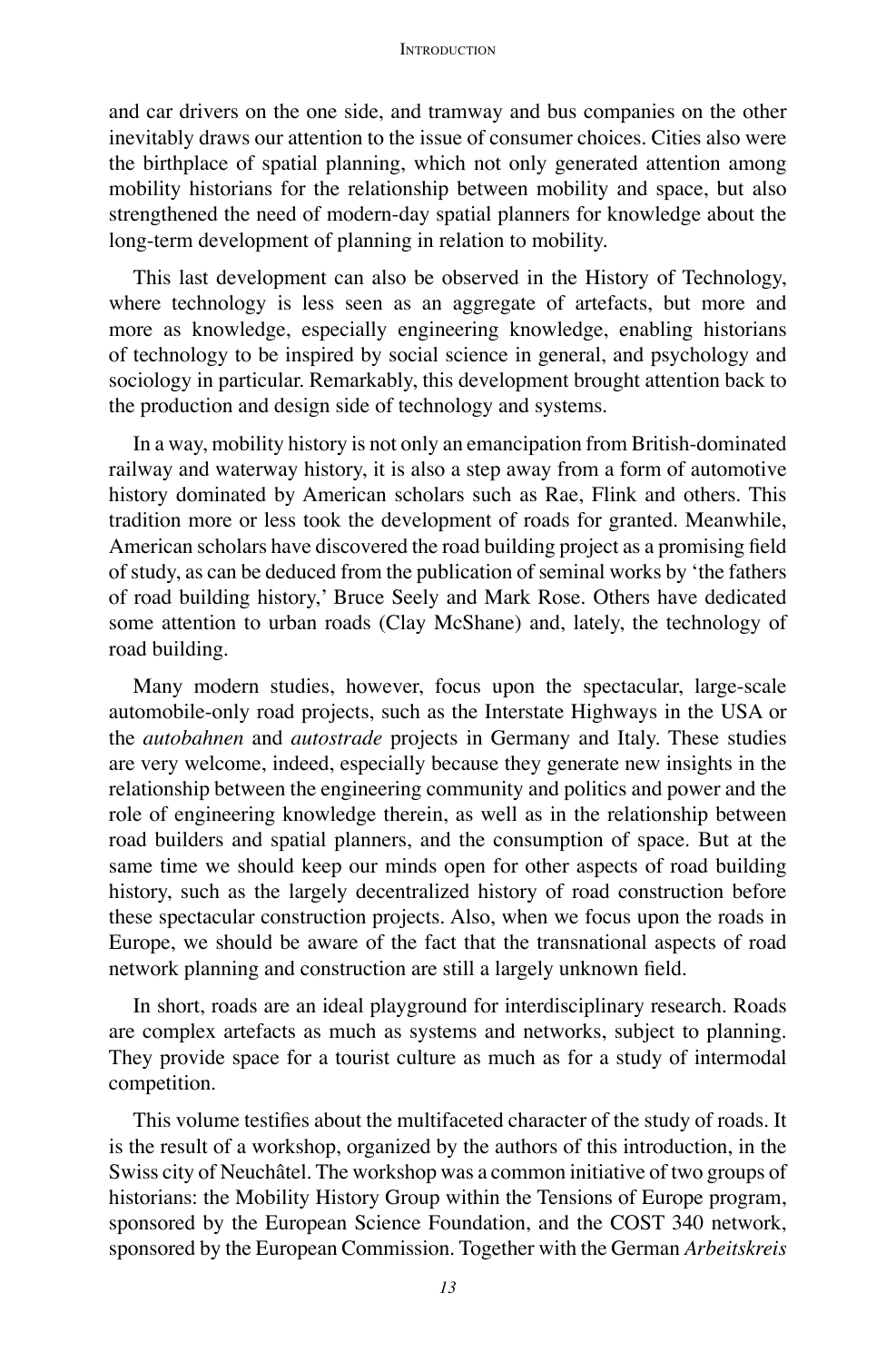*für Verkehrsgeschichte*, part of the *Gesellschaft für Unternehmensgeschichte*, they co-organized, in November 2003, the First International Conference for the History of Transport, Traffic and Mobility. On this conference, mobility historians of both traditions founded an International Association for the History of Transport, Traffic and Mobility (T<sup>2</sup>M), which started to organize annual conferences and affiliated itself with *The Journal of Transport History*. It is against this scholarly and organizational background that the contributions to this volume should be read.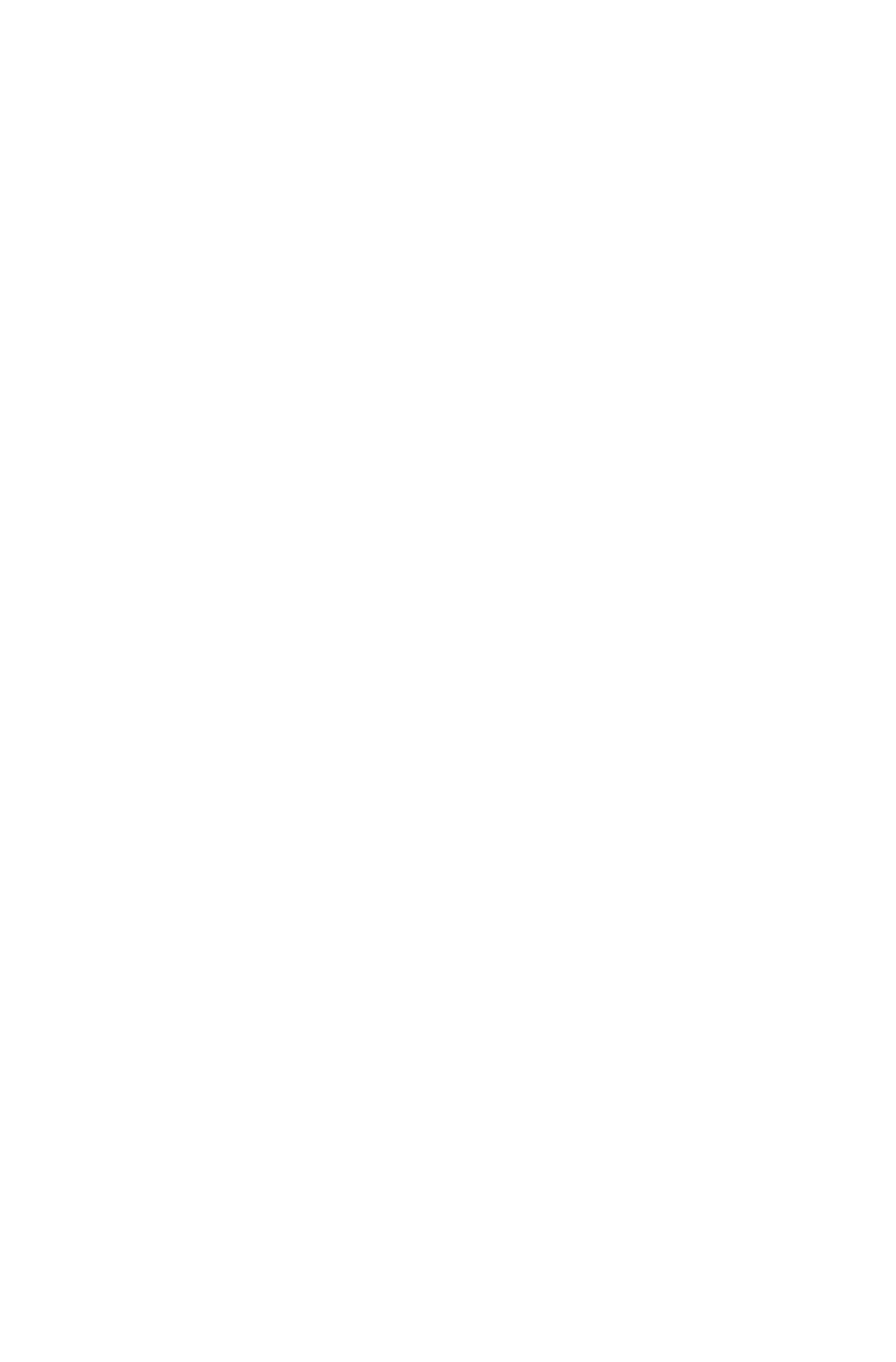# **NEW YORK STATE ROAD NETWORKS AND THE TRANSFORMATION OF AMERICAN FEDERALISM1**

### **MICHAEL R. FEIN**

Scholars have long recognized the central role American road building has played in the development of modern European highway networks. While the German autobahn and the Italian autostrade were pivotal in twentieth-century construction, Americans' pioneering work in urban parkways and interstate highways also offered an appealing model. From the perspective of European transportation planners, Americans embraced road building with exceptional gusto. Little seemed to stand in the way of their engineers, whose actions – at least until the 1960s – appeared to perfectly mirror public desire.

But the robust model of American construction trumpeted by American engineers to European planners was built on flawed assumptions. It appeared to equate Americans' near-universal embrace of a car culture with unqualified support for extensive highway construction.2 In truth, American road building

<sup>1</sup> I wish to thank Marjorie Feld, Morton Keller, Gijs Mom, Emily Straus, Laurent Tissot, and Thomas Zeller for their help in preparing this article.

<sup>2</sup> "Roads" and "highways" were generally considered to be interchangeable terms in early twentiethcentury American parlance, though over time "highways" tended to denote roads built for heavier traffic. Note, for instance, that the federal Bureau of Public Roads oversaw countless state Highway Departments, Bureaus, and Commissions. Early parkways were distinguished from roads and highways by their limited-access and recreational nature. This paper focuses on New York's more extensive (though less celebrated) network of public roads.

Gijs Mom and Laurent Tissot (eds.), *Road History. Planning, Building and Use*. Neuchâtel, Alphil Editions, 2006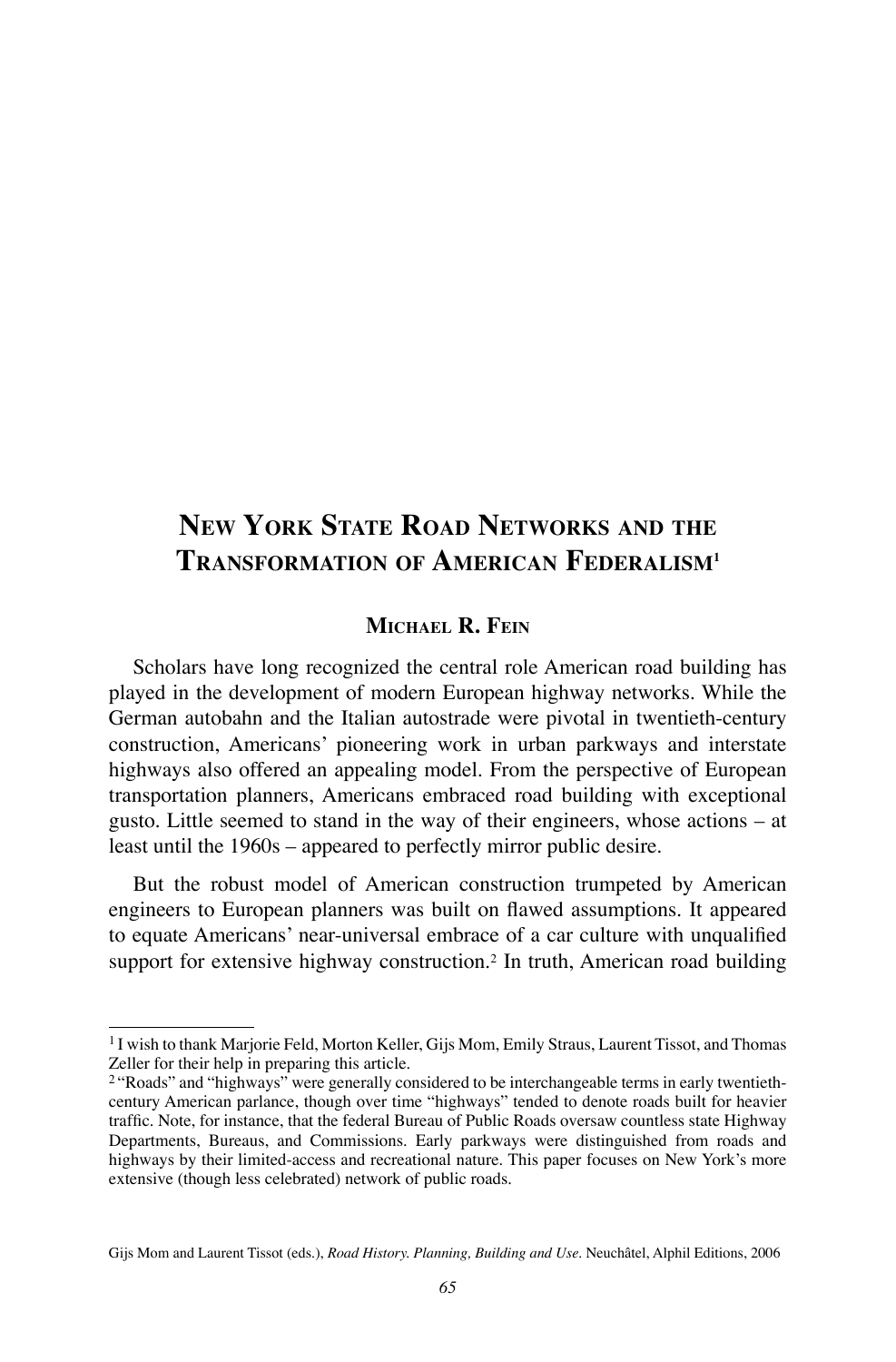has always been a contested process: constrained by a political system that aimed to preserve community control over local roads, while drawing on the centralized authority necessary to direct a public works project national in scope. American engineers portrayed their work as a rational, apolitical response to motorists' demands. But an examination of early twentieth-century American highway policy reveals that the major achievements of American road builders rested above all on a political evolution that gradually removed road-building authority from citizens' control. Using New York State as a case study, this paper discusses the origins of that important transformation.

In July 1907, New York's Joint Legislative Committee on Good Roads conducted hearings across the state. Local road authorities, advocates of highway improvement, and concerned citizens expressed their opinions on New York highway law, which had undergone a dramatic transformation over the previous decade and remained in flux. William P. Freeman, a Jefferson County farmer, was one of numerous New Yorkers who offered his comments to the state legislative committee on the changing nature of road use and public responsibility for road construction: "In the olden times when the cows run the roads," Freeman nostalgically reported to the committee, "they kept the bushes down; in certain places it is impossible to till the roads and keep [the bushes] down except by cutting them, and the annual cutting will amount to about all we get [in aid] from the State." Freeman wondered if instead the lawmakers might allow, at certain times, the herding of cattle in the roads. Worried that the committee might object to the slowing of motor traffic, Freeman had an answer: restrict grazing to "between the hours of five and ten A.M., before the automobilists get out of bed; [that way] we wouldn't trouble them."3

Freeman's image of well-heeled, work-shy automobilists had the ring of truth. In 1906, just the year before, William K. Vanderbilt, Jr., grandson of railroad magnate Commodore Vanderbilt, formed a corporation with other members of the American aristocracy to build the Long Island Motor Parkway, the nation's first road built expressly for automobile traffic. The paved parkway, built almost entirely on private land and stretching sixty miles (almost 100 km) from Queens to central Long Island, was chiefly a product of Vanderbilt's ambition to race his red Mercedes without facing the perils of, in his words, "grade crossings, dust, and police surveillance."4

Freeman and Vanderbilt represented the extremes of New York road culture: emblems of rural resistance to, and the elite beginnings of, American automobility. In 1907, large-scale motor vehicle ownership still lay in the future,

<sup>3</sup> New York State Legislature, Joint Legislative Commission on Good Roads, *Hearing Testimony*, 1907, 352.

<sup>4</sup> VANDERBILT quoted in LEWIS Tom, *Divided Highways: Building the Interstate Highways, Transforming American Life*, New York, 1997, p. 30.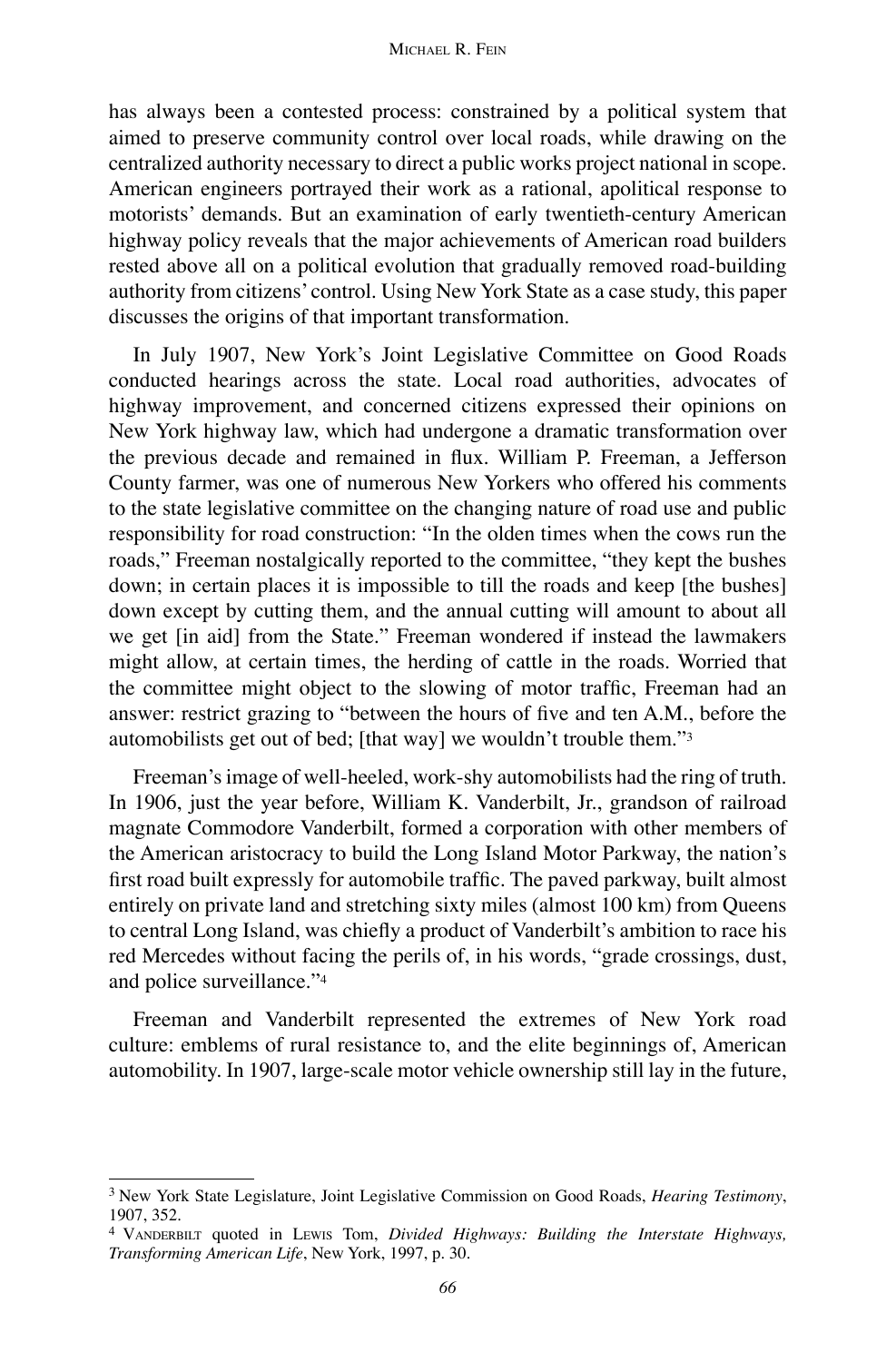and automobilists consisted of a small group of wealthy New Yorkers. But just as surely, "the olden times when the cows run the road" had passed.5

The words of these two men are windows into the first decade of twentiethcentury New York, when public road construction had not yet assumed the permanent place it now holds on the American civic agenda. The future of the nation's highway network remained uncertain. Though today the necessity of road construction appears as fixed and immutable as concrete, its development was not inevitable. Rather it was the product of continued policy negotiation – a process that led to broad-scale changes in the orientation of the polity, the exercise of public power, and the American political system as a whole. The aim of this article is to explore the role that highway policy played in the remaking of the American political system during the period from 1880 to 1930.

To appreciate the full significance of this development, one must first turn to America's earliest transportation initiatives and the system of governance that undergirded them. From colonial times, footpaths, wagon roads, and main streets had an important place in the American landscape. But the great transportation revolutions of the nineteenth century were not concerned with these common means of public conveyance. Instead they focused on innovations – turnpikes, canals, and railroads – that promised to collapse space and time. The public nature of these projects attracted strong support from state and national governments in the early nineteenth century, until repeated charges of maladministration led to controversy over public subvention. Private railroad corporations assumed the lead in American transportation development, while public road-building authority shrank into a tighter orbit around communal bodies of government.6

The products of this mode of authority were the rough country roads of nineteenth-century New York, administered in near-feudal fashion. Local road overseers managed a residential labor tax: all adult males were required to work at least a day per year in maintaining short stretches of roadway. The system of road administration was highly decentralized; one New York county had

<sup>5</sup> On farmers innovative and adaptive uses of the automobile, see KLINE Ronald, PINCH Trevor, "Users as Agents of Technological Change: The Social Construction of the Automobile in the Rural United States," *Technology and Culture* 37 (1996), p. 763-95.

<sup>&</sup>lt;sup>6</sup> On internal improvements and the eventual reaction against them, see esp. LARSON John Lauritz, *Internal Improvements: National Public Works and the Promise of Popular Government in the Early United States*, Chapel Hill, North Carolina, 2001; LARSON, "Liberty by Design: Freedom, Planning, and John Quincy Adams's American System," in FURNER Mary O., SUPPLE Barry (eds.), *The State and Economic Knowledge*, Cambridge, 1990, p. 73-102; GUNN L. Ray, *Decline of Authority: Public Economic Policy and Political Development in New York, 1800-1860*, Ithaca, 1988; and LACEY Michael, "Federalism and National Planning: The Nineteenth-Century Legacy," in FISHMAN Robert (ed.), *The American Planning Tradition*, Washington, DC, 2000, p. 89-146.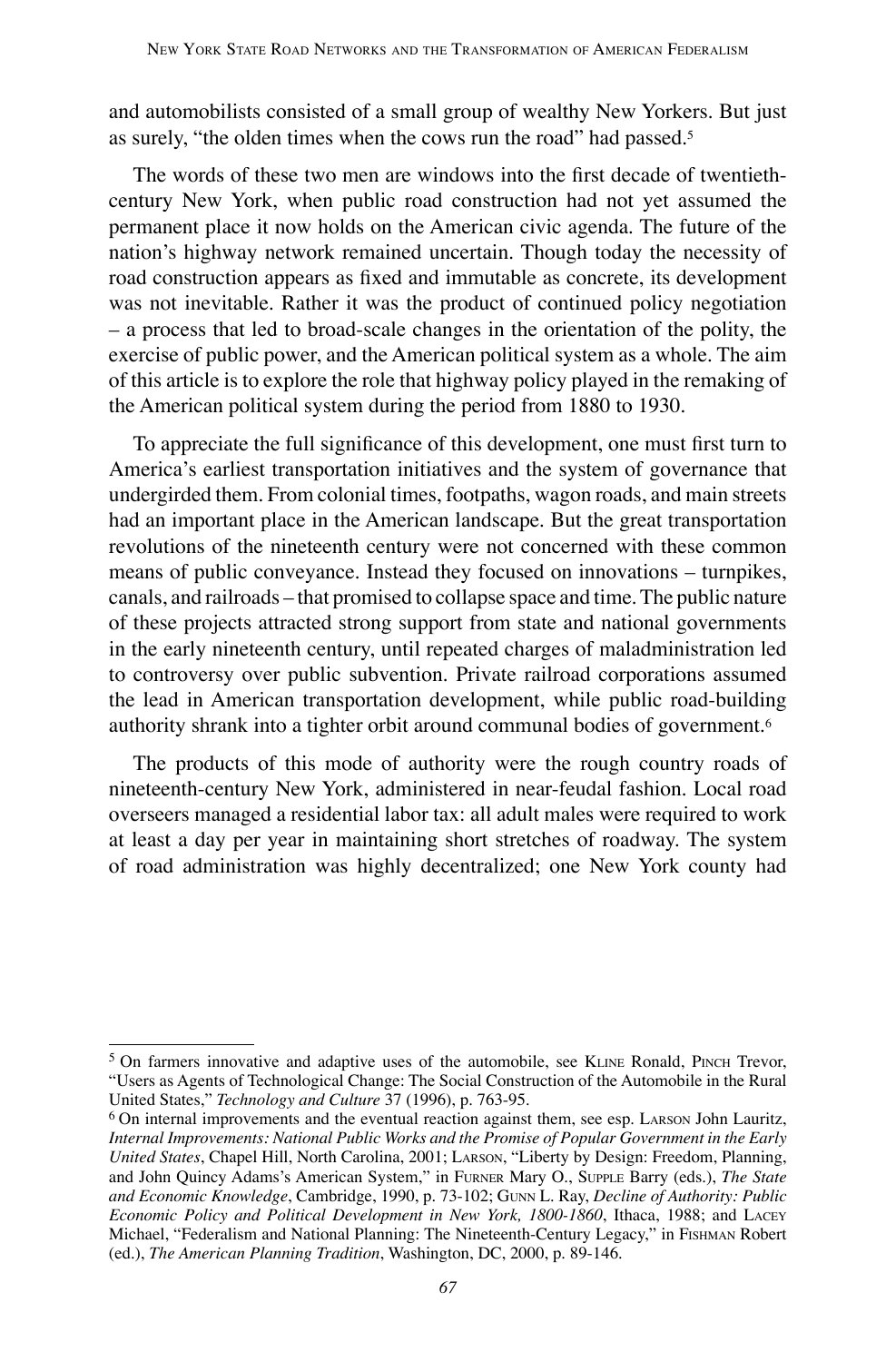over 1,300 pathmasters overseeing just under 2,000 miles (3,200 km) of local roads.7

This system made sense when the state was sparsely settled and its citizens were suspicious of expansive and costly exercises of central public authority. But toward the end of the century, as traffic outstripped the capacity of residential maintenance forces, the roads' condition worsened. Narrow and meandering, muddy and rutted, cracked and dusty, pitted and overgrown – these partseason roads were widely condemned, not surprisingly, as obstacles to rural New York's social and economic development. They were a marked contrast to improvements in American cities, where paving spread widely during the 1880s and 90s. Still, for all its shortcomings, rural road administration had produced a vast web of inexpensive and nominally effective town and county roads. It also

<sup>7</sup> On the labor system and road districting, see WHITE W. Pierrepont, *Oneida County, New York, and Her Road Building*, 2nd edition, Oneida County, New York, 1902, p. 4-5, 13-15. A rough average from the table below, reprinted from White's report, reveals that Oneida County pathmasters had about 35 days labor allotted to maintain one and a half miles of road.

| TOWN [IN ONEIDA CO.] | <b>NUMBER OF PATHMASTERS</b> | <b>MILES OF ROAD</b> | <b>DAYS WORK</b> |  |
|----------------------|------------------------------|----------------------|------------------|--|
| Annsville            | 81                           | 90                   | 1,500            |  |
| Augusta              | 52                           | 60                   | 1,400            |  |
| Ava                  | 46                           | 60                   | 700              |  |
| Boonville            | 62                           | 200                  | 2,084            |  |
| Bridgewater          | 28                           | 48                   | 1,320            |  |
| Camden               | 56                           | 65                   | 1,200            |  |
| Deerfield            | 46                           | 75                   | 1,450            |  |
| Florence             | 88                           | 90                   | 1.200            |  |
| Floyd                | 47                           | 60                   | 1,500            |  |
| Forestport           | 33                           | 55                   | 1,900            |  |
| Kirkland             | 57                           | 80                   | 2,660            |  |
| Lee                  | 62                           | 80                   | 1,950            |  |
| Marcy                | 43                           | 60                   | 1,700            |  |
| Remsen               | 37                           | 50                   | 720              |  |
| Rome                 | 56                           | 175                  | 3,000            |  |
| Steuben              | 66                           | 70                   | 1,527.5          |  |
| Trenton              | 67                           | 65                   | 2,300            |  |
| Vernon               | 64                           | 85                   | 2.272            |  |
| Verona               | 111                          | 175                  | 3,000            |  |
| Vienna               | 64                           | 128                  | 3,148            |  |
| Western              | 62                           | 60                   | 1.850            |  |
| Westmoreland         | 69                           | 80                   | 2,700            |  |
| Whitestown           | 28                           | 80                   | 4,240            |  |
| <b>TOTAL</b>         | 1,325                        | 1,991                | 45,326.5         |  |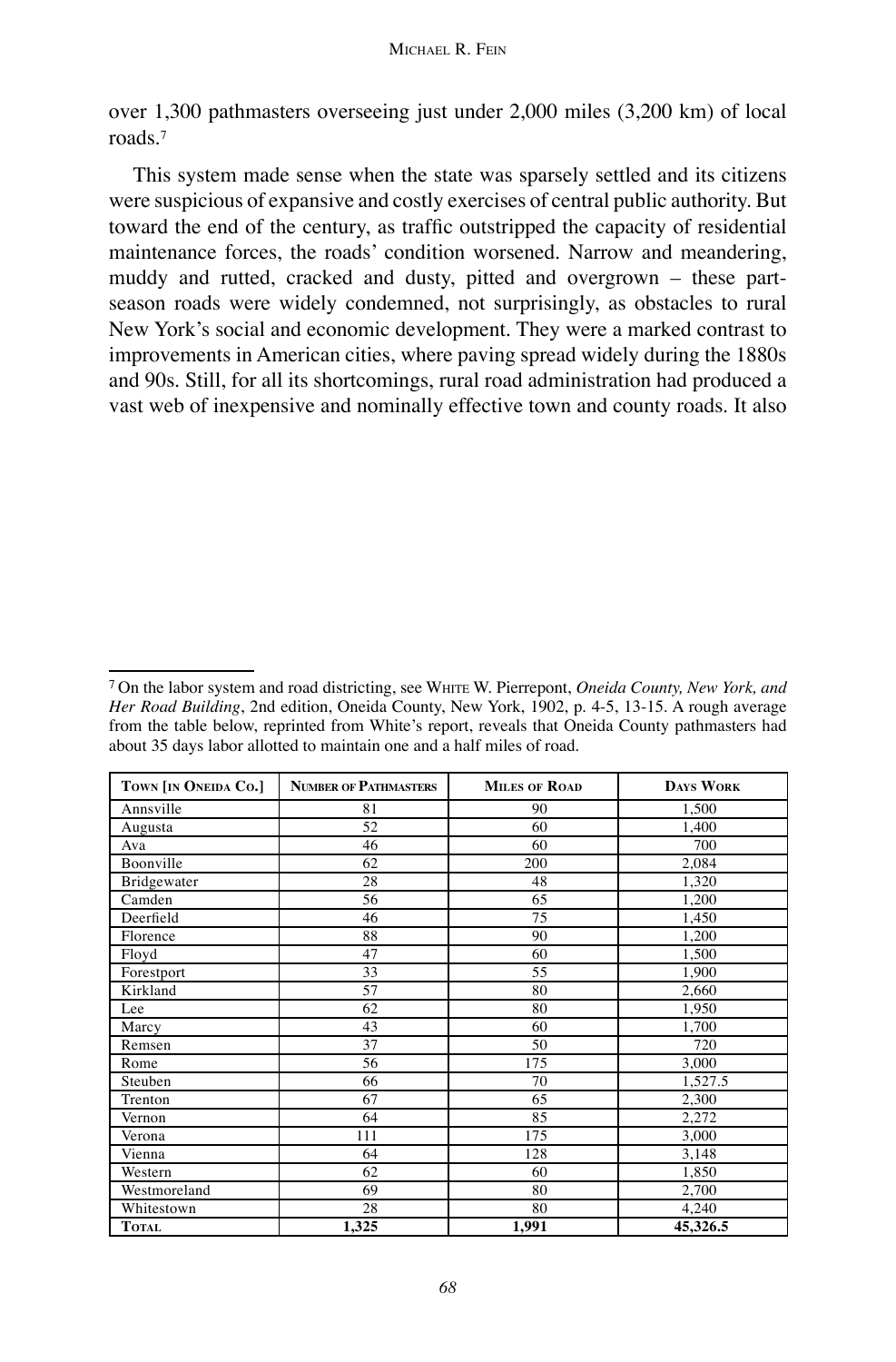kept public power close to the democratic ideal of community self-government. This was no small achievement in America's so-called "organizational age."8

But within a single generation, this system of highway administration was entirely upended. By the 1930s, New York State was improving its system of 80,000 miles (130,000 km) of public roads and had nearly completed a 14,000 miles (23,000 km) system of primary highways. The federal government, which took an increasing interest in road building from the 1890s, offered matching grants in aid starting in 1916. New York's peak construction year was 1931. A few years after that, the federal government made road building the cornerstone of New Deal unemployment relief work: a reflection of the central position that road construction had assumed on the civic agenda over the previous three decades.9

Road-building in the motor age profoundly changed America's built environment. A technological determinist might argue that roads simply followed the automobile. In fact, the car culture trailed the road-building revolution, which stemmed from a critical political transformation during the late nineteenth and early twentieth centuries. An assessment of the timing and character of the automobile and highway revolutions requires a thorough investigation of the links between road building and state building in this era. How did road-building authority, once the province of local government, come to be reapportioned among federal, state, and local governing bodies? By what means did these public agencies assume new and costly responsibilities, adopt centralized administrative structures, and actively engage in the sort of public construction that promoted new patterns of commerce, work, and residency?

These are important features of the modern, active state. Understanding how that state was generated is tremendously relevant to the research agendas of both political history and transportation history. This article, and the larger project of

<sup>8</sup> ROCKWOOD Nathan C., *One Hundred and Fifty Years of Roadbuilding in America,* New York, 1914; SCHLESINGER Arthur M., *The Rise of the City*, New York, 1933, p. 87-89; BARRON Hal S., *Those Who Stayed Behind: Rural Society in Nineteenth-Century New England*, Cambridge, 1984; BARRON *Mixed Harvest: The Second Great Transformation in the Rural North, 1870-1930*, Chapel Hill, North Carolina, 1997; BAKER Paula, *The Moral Frameworks of Public Life: Gender, Politics, and the State in Rural New York, 1870-1930*, New York, 1991; FULLER Wayne, *RFD: The Changing Face of Rural America*, Bloomington, Indiana, 1964. On the organizational synthesis, see CHANDLER Alfred D., *The Visible Hand: The Managerial Revolution in American Business*, Cambridge, 1977; HAYS Samuel P., *The Response to Industrialism, 1885-1914*, Chicago, 1957; GALAMBOS Louis "The Emerging Organizational Synthesis in Modern American History," *Business History Review* 44 (1970), p. 279-290; GALAMBOS, "Technology, Political Economy, and Professionalization: Central Themes of the Organizational Synthesis," *Business History Review* 57 (1983), p. 471-493. For revisions and alternatives to the organizational synthesis, see BALOGH Brian, "Reorganizing the Organizational Synthesis: Federal-Professional Relations in Modern America," *Studies in American Political Development* 5 (1991), p. 119-172; SCRANTON Philip, *Endless Novelty: Specialty Production and American Industrialization, 1865-1925*, Princeton, 1997. For a review of Chandler's work and impact, see JOHN Richard R., "Elaborations, Revisions, Dissents: Alfred D. Chandler, Jr.'s *The Visible Hand* after Twenty Years," *Business History Review* 71 (1997), p. 151-200. <sup>9</sup> ICKES Harold, *Back to Work*, New York, 1974, originally published 1935.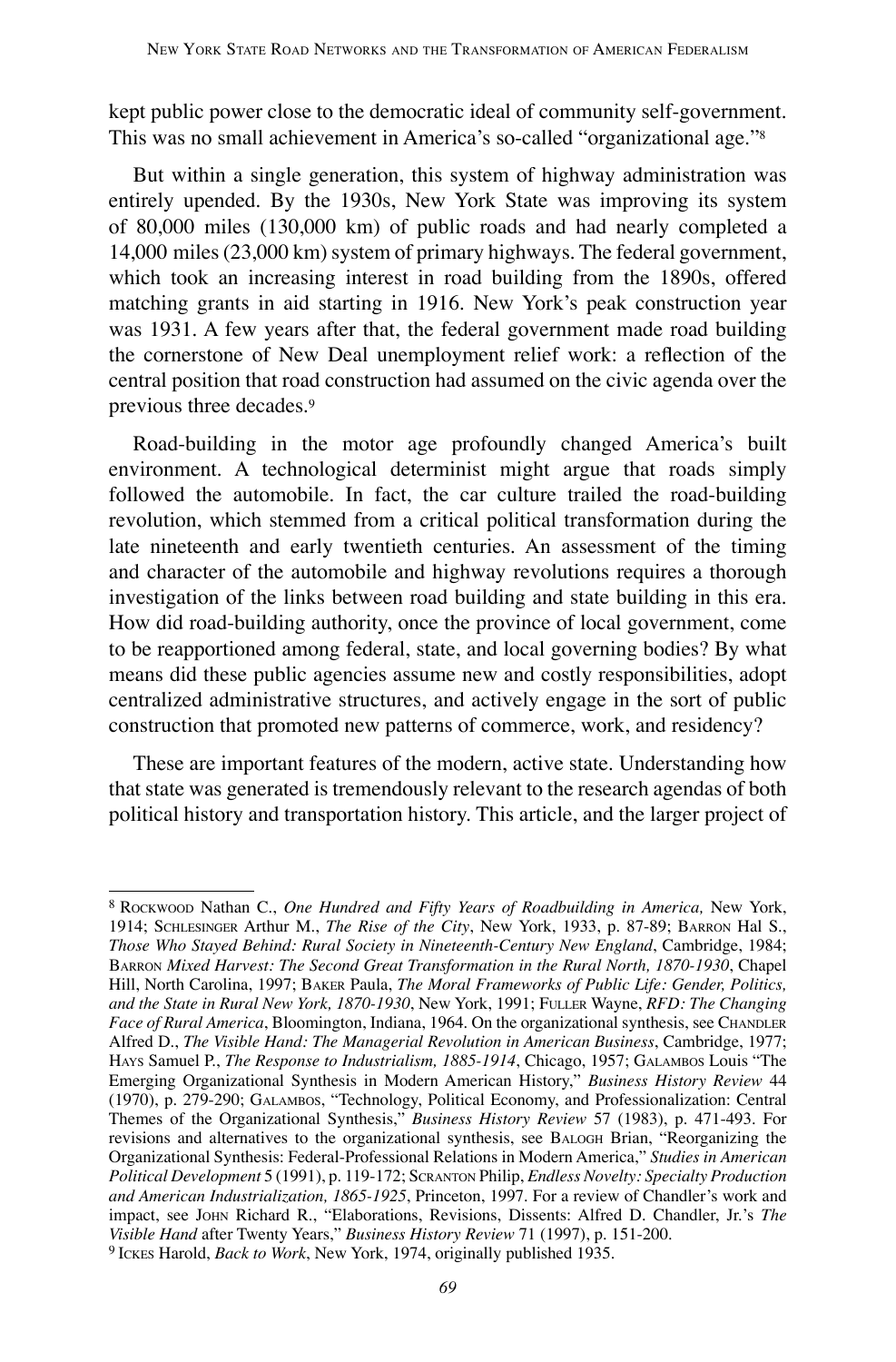which it is a part, seeks to link the theme of the origins of the modern state to the debate over road reform in the late nineteenth and early twentieth centuries.

Drawing on state records, newspaper accounts, and manuscript collections, I demonstrate how local road-building authorities gradually yielded power to system builders. These were engineers and public officials whose expertise ensured that they would view highway construction from a broader, analytic perspective, rather than through the narrower lens of community affairs.10

But this shift in power did not reflect a straightforward triumph of rational thinking over provincialism. After all, local governing bodies had controlled road building since the collapse of public planning in the early American republic. The management of bold transportation initiatives was in the hands of railroad magnates for much of the nineteenth century. System building coexisted with local and egalitarian impulses, and the return of this initiative to centralized state authority faced substantial obstacles. Efforts to preserve the old political order led to gradual change in road administration. As it unfolded, divisions based on cultural geography, wealth, and party politics shaped its course.

The story gets under way in the early 1890s, when New York's Republicans began a long period of control of state government. Their success depended on coalitions with independent reform groups. One of these was the League of American Wheelmen, an elite, urban-based bicyclists' organization that for some time had been lobbying for touring routes. The Wheelmen wanted a broadscale road improvement program and initiated a Good Roads campaign. They found allies among academics, railroad industrialists, wealthy automobilists, federal engineers, and progressive reformers.

At the core of the Republican party, however, were two recalcitrant groups, machine politicians and rural farmers, who resisted administrative change. The urban, Progressive leaders of the Good Roads movement found it necessary to enter into alliances with these unlikely interests. They did so with significant implications for early twentieth-century transportation politics. The Wheelmen's experience underlines the important links that tied upper-middle-class leisure activities, the proliferation of civic associations, and their growing political

<sup>&</sup>lt;sup>10</sup> On the implementation and dissemination of large technical systems, see HuGHES Thomas P., *Networks of Power: Electrification in Western Society, 1880-1930*, Baltimore, 1983; HUGHES, *Rescuing Prometheus*, New York, 1998.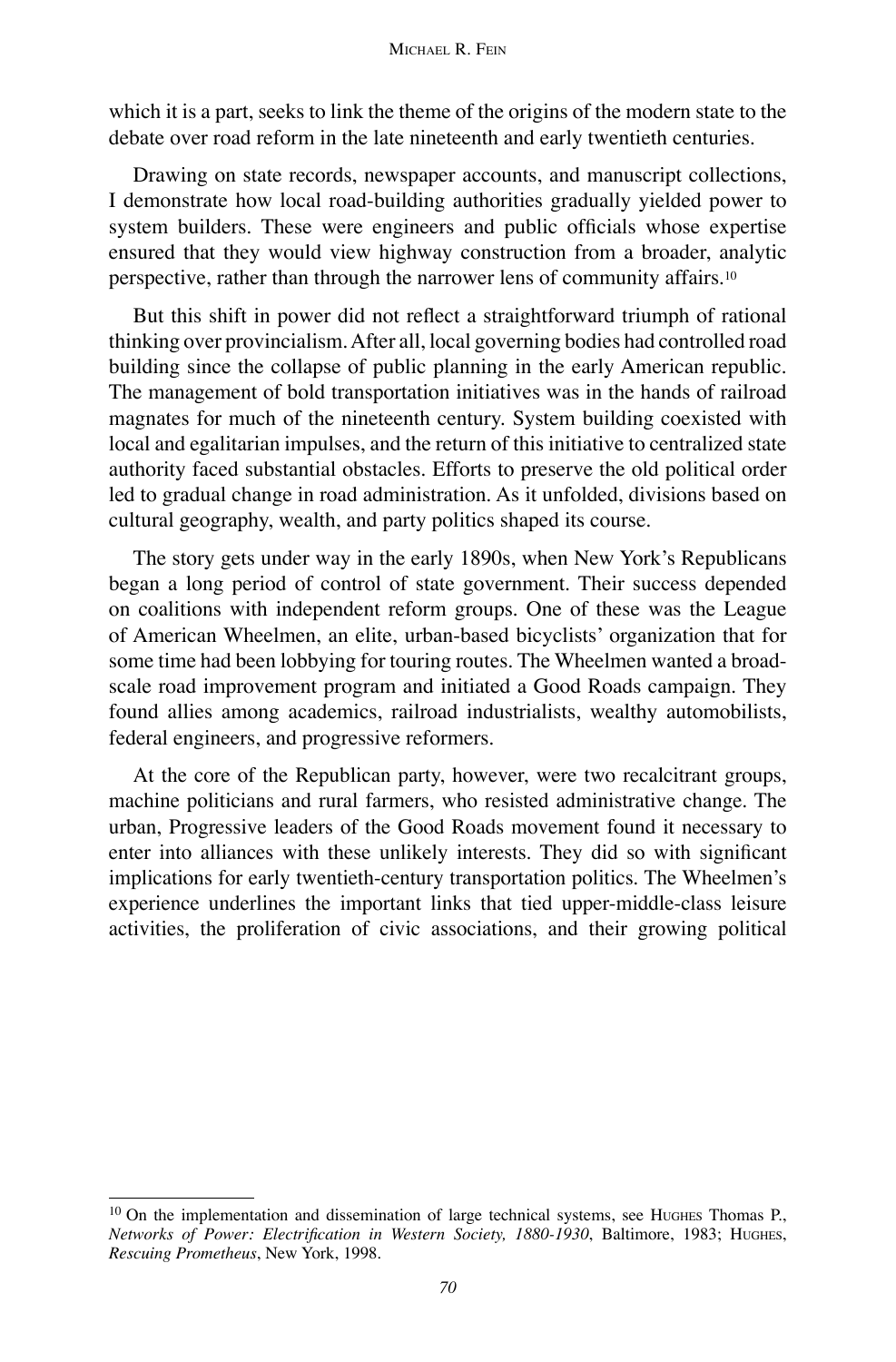activism; and it suggests that successful road legislation was the product neither of boss rule nor reform politics alone, but of the complex interplay of the two.11

Over the next quarter of a century, demands for road reform filtered through this complex political array of reformers, agrarians, and politicos. These competing interests precluded the wholesale overhaul of highway policy. Instead, a policymaking process emerged in which policy demands first were integrated into existing administrative systems. Only when new public mandates outstripped political capacity did profound structural change occur.

This process occurred not once, but twice in the period before World War I, the first addressing rural road administration, and the second machine politics. In the first instance, during the 1880s and 90s, local road-building authorities achieved a new level of sophistication in their construction of highways. New stone crushing equipment was purchased, county boards coordinated construction among the towns. But by the end of the century it became clear that local governments, some quite impoverished, lacked the resources necessary for systematic, statewide road improvement.

Rural road districts, surrounding villages, connecting railways, and distant cities all had "mutual" interests in road improvement. Each received benefits in communication, passenger travel, and freight transport, and as former New York Agricultural Society president James Wood explained in 1892, "each must bear its proper proportion of the expense of improvement." This would be "a matter of simple justice," he argued, "if the rural districts were able to bear the entire expense, [but] as it is now that is impossible."12 Lacking the capacity to engage in systematic transportation improvement, local governments, once absolute in

<sup>&</sup>lt;sup>11</sup> On the League of American Wheelmen, see Mason, Philip Parker, "The League of American Wheelmen and the Good Roads Movement, 1880-1905," Ph.D. thesis, University of Michigan, 1957, p. 44; TOBIN Gary Allan, "The Bicycle Boom of the 1890's: The Development of Private Transportation and the Birth of the Modern Tourist," *Journal of Popular Culture* 7 (1974), p. 838- 849; DEARING Charles L., *American Highway* Policy, Washington, DC, 1941. On the proliferation of federated associations like the LAW, see SKOCPOL Theda, GANZ Marshall, MUNSON Ziad, "A Nation of Organizers: The Institutional Origins of Civic Voluntarism in the United States," *American Political Science Review* 94 (2000), p. 527-46. And on the political impact of these groups, see CLEMENS Elisabeth S., *The People's Lobby: Organizational Innovation and the Rise of Interest Group Politics*, Chicago, 1997.

<sup>12</sup>*The Country Gentleman*, April 7, 1892, p. 266. *The Cultivator* (founded 1834) and *The Country Gentleman* (founded 1859) merged in 1866 to form *The Cultivator and Country Gentleman*, until 1898, when the journal reverted to simply *The Country Gentleman*. Part of upstate New York's burgeoning agricultural press, these journals "probably circulated more thoroughly among the rural folk of Western New York than any other paper." CROSS Whitney, *The Burned-Over District: The Social and Intellectual History of Enthusiastic Religion in Western New York, 1800-1850* (Ithaca, New York, 1950, p. 141. On the agricultural press, see PARKERSON Donald H., *The Agricultural Transition in New York State: Markets and Migration in Mid-Nineteenth-Century America*, Ames, Iowa, 1995, p. 16-17; ROSSITER Margaret W., *The Emergence of Agricultural Science: Justus Leibig and the Americans, 1840-1880*, New Haven, 1975, p. 8-9. While the editors of these journals often spoke for the progressive farmer, the papers' wide readership guaranteed that a broad cross section of rural New York would be represented in the letters and opinion pieces, which form part of the evidentiary basis for this paper.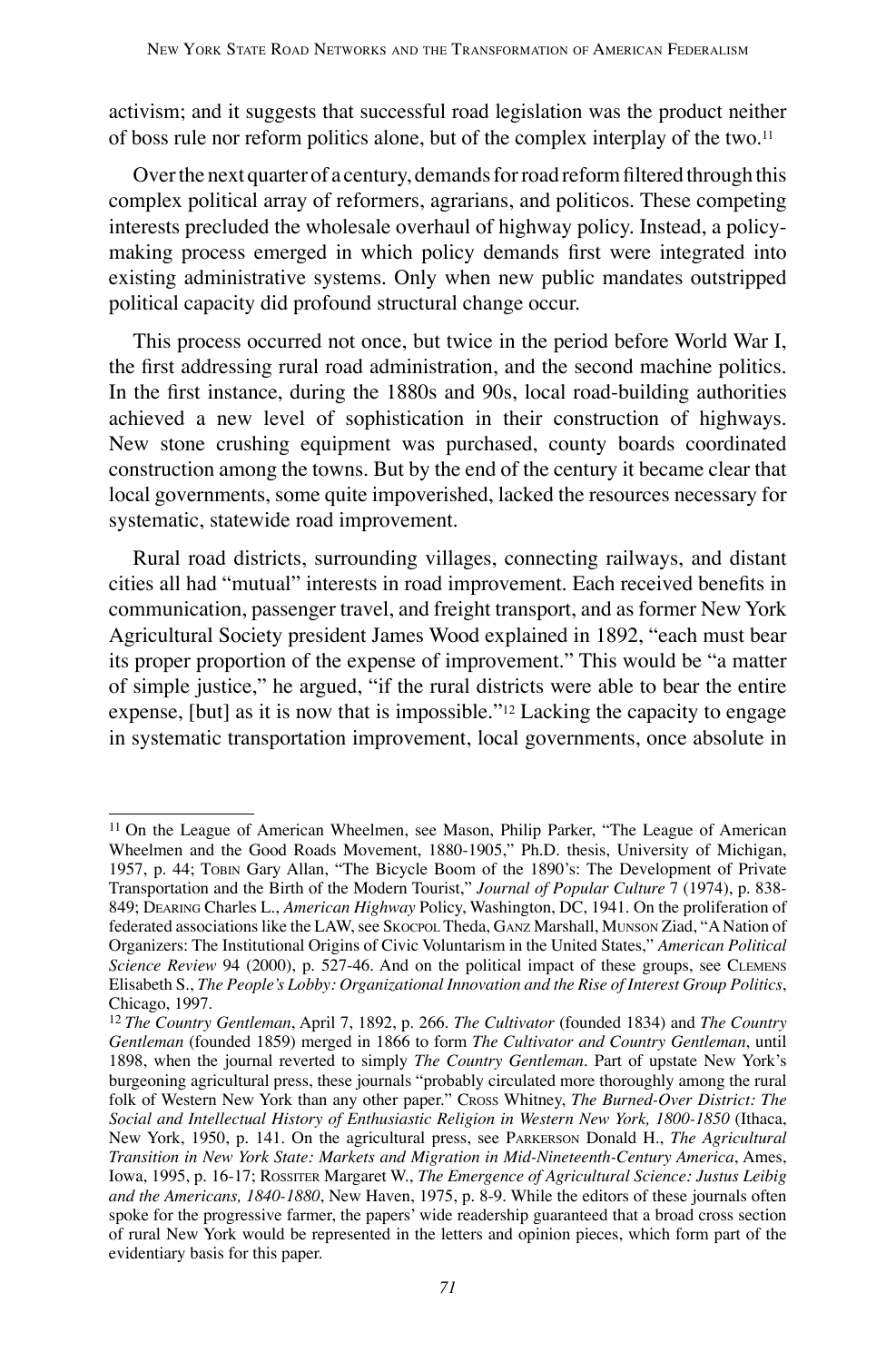their road-building authority, agreed for the first time to relinquish some control over highway construction in exchange for state aid in 1898.

Once the logjam of agrarian resistance had been broken, New Yorkers enthusiastically embraced the state's road improvement plan. But their requests for state assistance quickly outpaced state resources. Between 1899 and 1904, the state constructed only 59 miles (95 km) of roads. Petitions for another 1,308 miles (2,106 km) piled up in the State Engineer's Office, with no action taken on them.13 In order to meet this new demand, the people of New York ratified a \$50 million road bond issue in 1905.14 No other state in the nation had yet taken such a bold step in support of highway construction, and over the next ten years one of every three dollars expended by state governments on highway construction was spent in New York State.15 This support, so integral to New York's highway program, preceded mass automobile use. [See Graph 1.] Not merely a functional response to the coming of the automobile, that program was also a reflection of new thinking about public road-building power.

The bond issue solved New York road-building's financial problem, but it raised an administrative one: who would safeguard the expenditure of such vast sums? The state legislature addressed this concern by creating a bi-partisan Highway Commission in 1909, designed to be immune from electoral politics. The Highway Commission was unlike earlier state commissions, which were mostly confined to gathering statistics or restricting certain private activities.16 What made the Highway Commission different was its positive, constructive function. With the coming of the commission, the state took direct control of

<sup>13</sup> See New York State, State Engineer and Surveyor, *Record of Contracts for Improvement of Public Highways, 1898-1908*, New York State Archives, Albany, New York.

<sup>14</sup> On the political culture of New York State during this period, see MCCORMICK Richard L., *From Realignment to Reform: Political Change in New York State, 1893-1910*, Ithaca, 1981.

<sup>15</sup> As of January 1, 1916, New York State had 6,250 miles of surfaced state and state-aid highways, or 12% of all improved state and state-aid highways, and more than any other state. New York had 17,500 miles of total surfaced highways (6% of the nation's surfaced roads), ranking third behind Ohio and Indiana. New York surfaced 21.8% of its public roads, ranking ninth behind Rhode Island (58.8%), Massachusetts (46.6%), Indiana (42.6%), Ohio (35.8%), New Jersey (31.0%), Vermont (23.1%), Connecticut (22.7%), and Kentucky (22.1%). Comparisons across States are difficult, however, because of non-standard reporting techniques that do not differentiate between a mile of narrow gravel road and a mile of high-grade cement highway. Following the money provides a clearer picture of New York's leadership role. In 1915, New York led the nation in highway expenditures, spending over \$16.5 million (\$14 million from the state government, \$2.5 million from local sources). New York's closest competitor, California, spent \$8.3 million, or about half that of New York. Total public highway expenditures from all states tallied \$80.5 million. Thus one in five American highway dollars was spent in New York. All state money spent on highways from the passage of each state's state-aid law to January 1, 1916 totaled \$265.4 million. New York spent \$96.6 million of that, or more than one of every three dollars. See U.S. Bureau of the Census, *Historical Statistics of the U.S.* (Washington, DC: U.S. Government Printing Office, 1916), 275-278.

<sup>16</sup> On nineteenth-century commissions, see BROCK William R., *Investigation and Responsibility: Public Responsibility in the United States, 1865-1900*, Cambridge, 1984.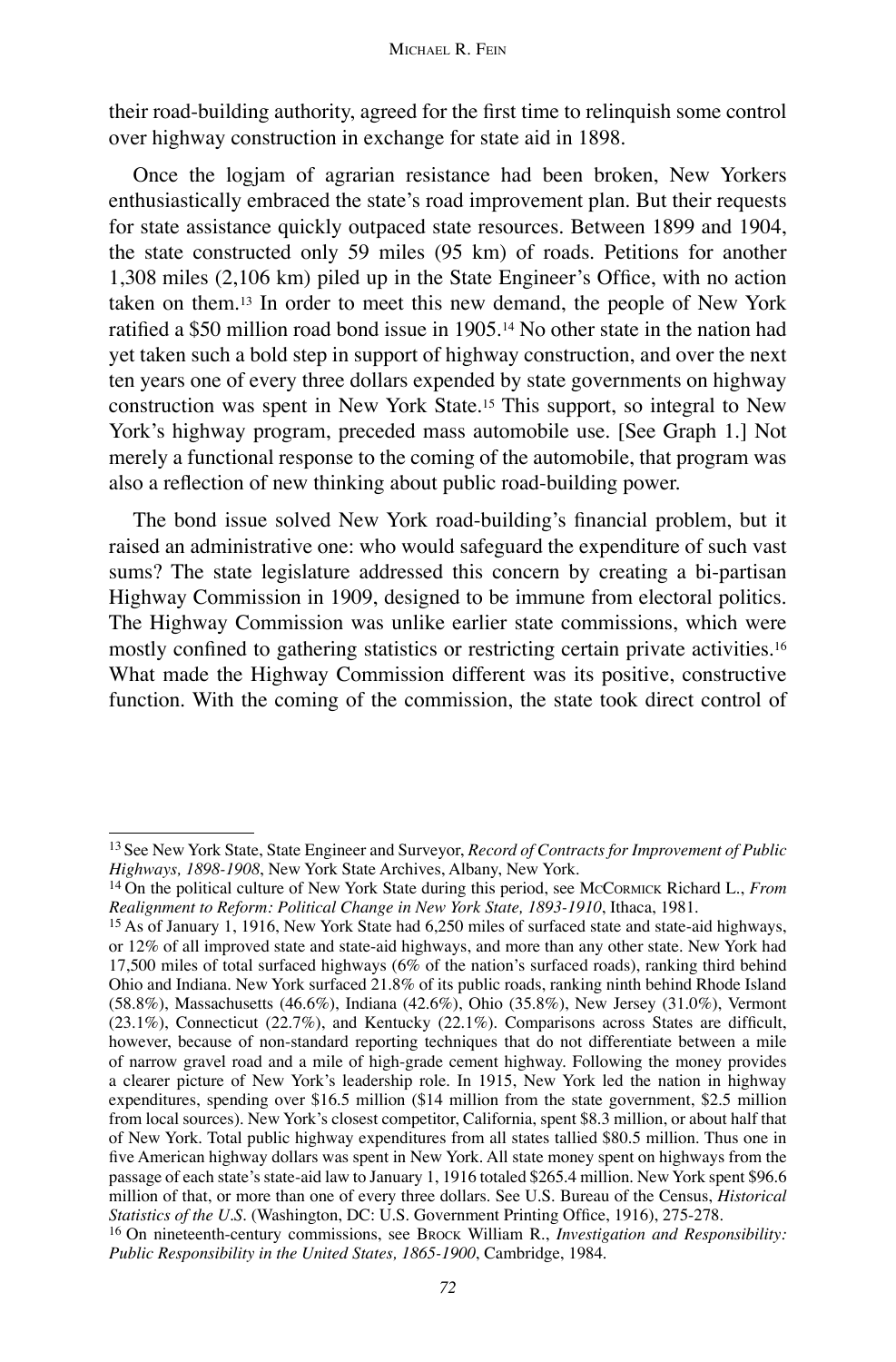

**Graph 1: Motor Vehicle Registrations, New York State, 1900-1931**<sup>17</sup>

highway finance and administration, and the labor system of taxation, in place since colonial times, was formally abolished.18

Despite the pioneering nature of the new commission, it soon was subject to age-old political machinations. As many had feared, machine politicians quickly consolidated party control over the Highway Commission, and applied their time-honored distributive political philosophy to this new grant of power. Patronage was directed toward party regulars, road contracts were dispensed in ways that echoed traditional local boss politics. One road was built expressly to provide access to a legislator's mountain hunting lodge. For years, the Highway Commission faced repeated charges of corruption and constant changes of leadership.19

In time the party machine acknowledged the difficulty in applying a system of locally oriented politics to the rigorous administrative requirements of an integrated highway system. Highway Commissioner Percy Hooker observed as early as 1909 that "the question of determining the location of the State routes" was "one of the most difficult … problems with which the Commission has

<sup>17</sup> CURTISS William M., "The Development of Highway Administration and Finance in New York," Department of Agricultural Economics and Farm Management, New York State College of Agriculture Ithaca, New York, 1936, p. 59.

<sup>&</sup>lt;sup>18</sup> BULLOCK Edward Taylor, "Financial Aspects of Highway Development with Special Reference to New York State," Ph.D. thesis, Harvard University, 1926, p. 63-66.

<sup>19 &</sup>quot;Highways and Highwaymen," *Saturday Evening Post*, May 20, 1922; *New York Times,* March 11, 1919, April 4, 1919, February 7, 1923. On political machines, see the work of Terrence McDonald, esp. MCDONALD, "Building the Impossible State," in JACKSON John E. (ed.), *Institutions in American Society*, Ann Arbor, Michigan, 1990, p. 217-239.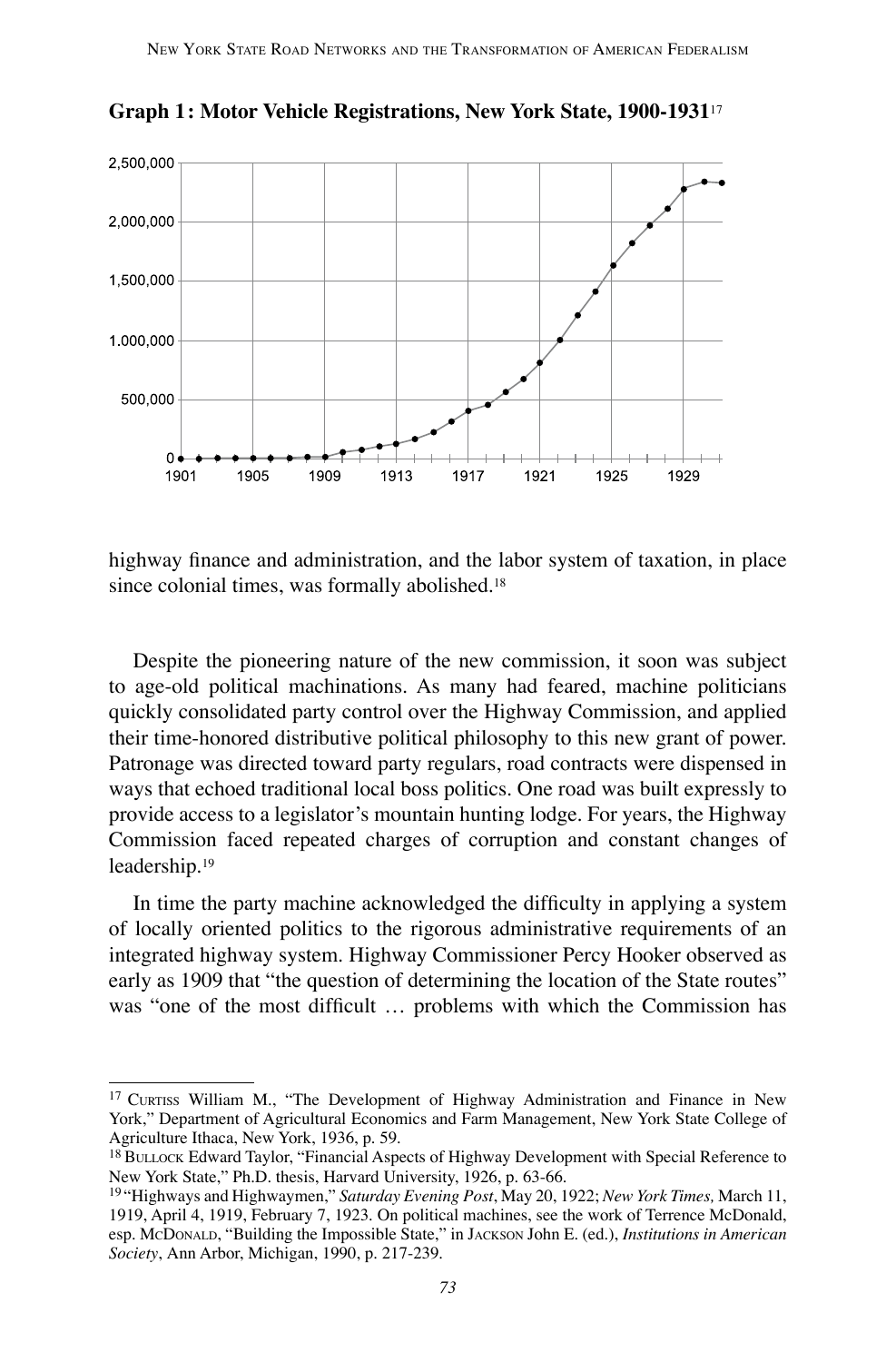#### MICHAEL R. FEIN

had to deal." Engineering dilemmas, community demands, and "numerous [other] conflicting interests [have] all combined to create [the] most perplexing conditions."20 As the Highway Commission plunged further into corruption, these difficult planning decisions were sidestepped in favor of a highly politicized road-building program.

The engineering community followed these developments closely, and argued that continuous leadership by experts offered clear advantages to politicized road building. An *Engineering News* editorial on the troubled New York State Highway Commission agreed that there was clearly "fraud and graft in plenty, as everyone knows," but warned "that all this work of chasing criminals is … looking to the past rather than the future."

The engineering press proposed that to escape from the cycle of fraud and misadministration, the Highway Commission needed reorganizing along nonpartisan lines, with reliance on the apolitical rationality of engineers. Restructure the commission in this way, the engineers suggested, and competent experts would replace the political tools of earlier administrations. "When engineers can join a state engineering organization with confidence that merit and not political pull will meet with reward," one editorial argued, "there will be plenty of competent engineers to take up road work. And with competent engineers in control, the questions of what types of roads to build and how to build them economically and efficiently will largely settle themselves."<sup>21</sup> These were precisely the questions that challenged Highway Commissioner Hooker in 1909. Rather than directly face the politically unpopular decisions required by road-building, politicians soon yielded to a new regime dominated by engineers and devoted to systematic construction.

These developments suggested that machine politicians had learned the same lesson as the local road officials of the 1890s: that localist politics was illequipped to handle the demands of a state-wide highway infrastructure. In this sense rural conservatism and urban bossism were two parts of the same waning political culture. Practitioners of both styles of government had hoped to use road reform to shore up their political authority; neither succeeded.

The rise of the engineers' authority came at the cusp of mass automobile ownership. As the motor car's appeal grew in the 1910s, the intensity of highway demands increased accordingly. But by this time, much political restructuring had already taken place. At the dawn of the automobile age, and with the federal

<sup>20</sup> New York State, Highway Commission, *Report of the Commission of Highways*, 1909.

<sup>&</sup>lt;sup>21</sup> On the engineering press's criticism of politics in New York road building, see the following articles and editorials in *Engineering News*: "The Prospects of State Highway Administration in New York," October 23, 1913, p. 829; "The Investigation of the New York State Highway Work," December 4, 1913, p. 1142; "The New York State Highway Department: After Investigation, What?" February 19, 1914, p. 423-425; "Politics vs. Business in New York State Road Work," March 26, 1914, p. 686; "Governor Glynn's Investigation of Highway Work," March 26, 1914, p. 694-695.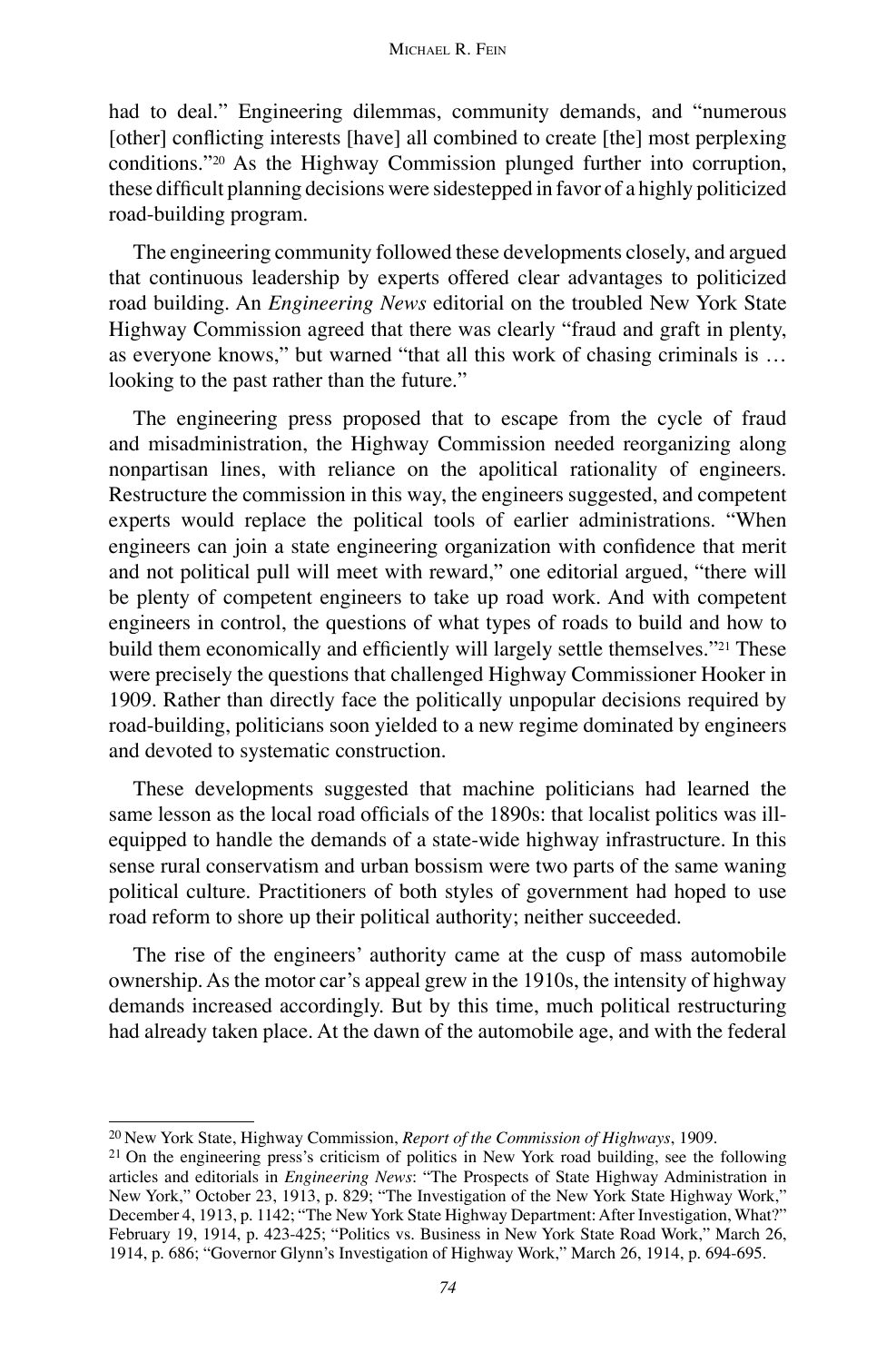government poised to offer vast amounts of highway aid to the states, the politics of localism had already given way to a costly and complex administration.

In the decades following World War I, the unremitting demands of motor transportation continued to prompt both new highway policy and systemic political change. The highway boom years of the 1920s elevated engineers and other experts to a higher status. The central figure in this evolution was Colonel Frederick Stuart Greene. An officer in World War I, Greene earned fame as a road builder in wartime France. On his return, New York Governor Al Smith offered him the position of highway commissioner.



**Map 1: Approved State Highways of New York State, 1911**<sup>22</sup>

Greene balked at the Governor's proposal, claiming that the job was a political post and that he was no political man. But Smith was persistent, explaining that he wanted a road builder rather than someone who would dispense patronage. He had seen the perils of politicized road building during his years in the New York State Legislature. A good and highly visible road system, the reform-minded Governor believed, would serve his political needs better than an extensive patronage system. Greene's war record would bolster his public image; and his rhetoric of efficiency was sure, in a technological age, to win applause from the popular press. In return for all that Greene offered, he would have the power to make all appointments – a free hand with which to build the best possible

<sup>22</sup> New York State, Highway Commission, *Report of the Commission of Highways*, 1910*.*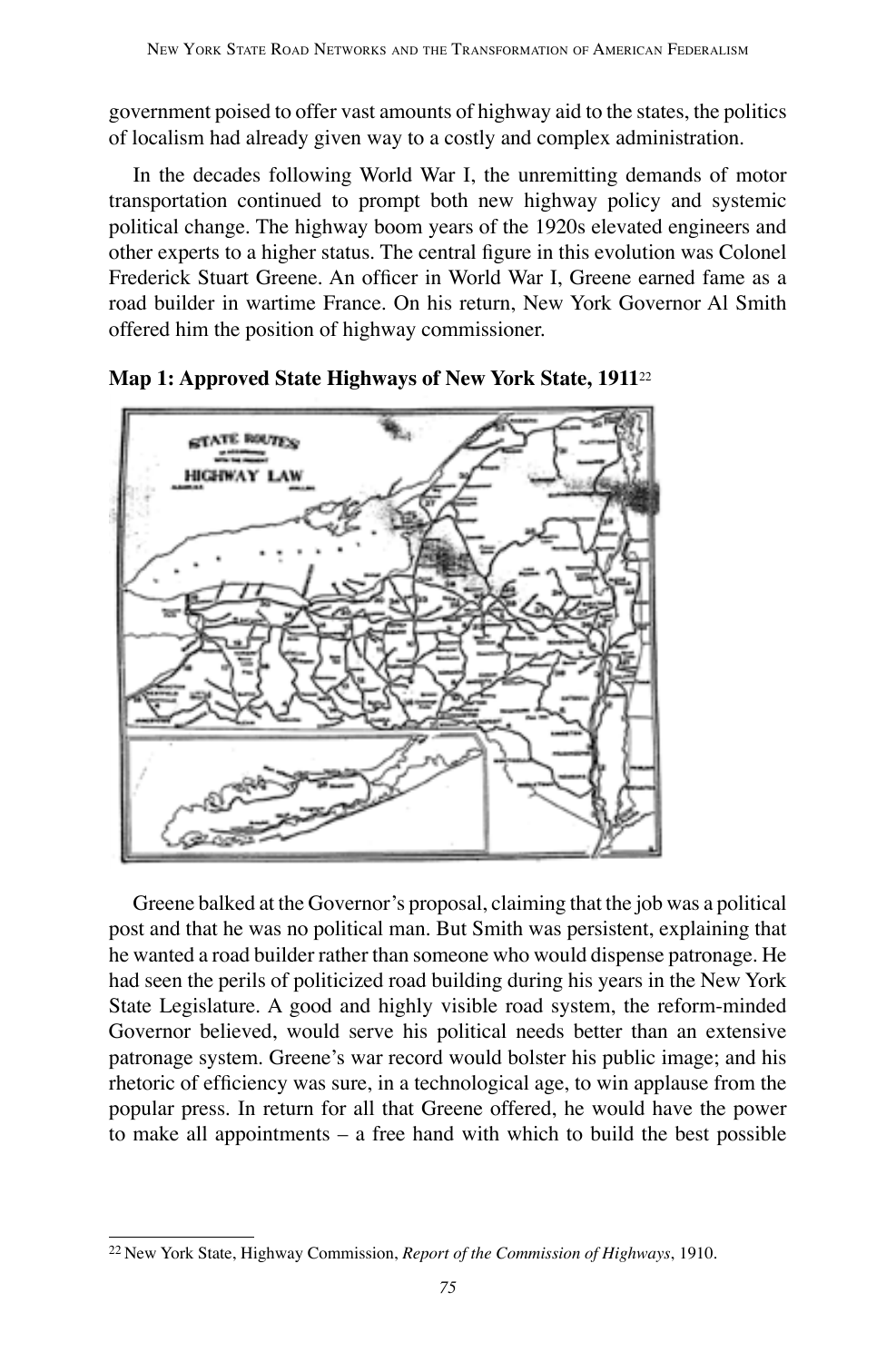roads for New York. The Colonel accepted the post, and received Smith's unconditional backing over the next decade.23

Politicians, lawyers, and bankers previously headed New York's highway program. Though a politically difficult choice, Smith's selection of Greene – an engineer and a systems builder – made a great deal of sense. He represented a clear advance over the rural conservatism and the urban boss politics that had hamstrung highway development for decades. Largely due to Greene's ability to replace the politics of localism and patronage distribution with the politics of technocratic expertise, the state nearly completed its 14,000 miles (23,000 km) system of state highways by the early 1930s. [See Chart 1.]

| CLASSIFICATION         | <b>IMPROVED</b><br><b>MILES</b> | <b>Unimproved</b><br><b>MILES</b> | <b>PERCENT</b><br><b>IMPROVED</b> | <b>TOTAL MILES</b> | PERCENTAGE OF<br><b>TOTAL SYSTEM</b> |
|------------------------|---------------------------------|-----------------------------------|-----------------------------------|--------------------|--------------------------------------|
| <b>STATE HIGHWAYS</b>  | 12.453                          | 1.109                             | 91%                               | 13.562             | 14%                                  |
| <b>COUNTRY ROADS</b>   | 13.145                          | 4.521                             | 74%                               | 17.666             | 18%                                  |
| <b>TOWN HIGHWAYS</b>   | 20,609                          | 32.156                            | 39%                               | 52.765             | 52%                                  |
| <b>CITY STREETS</b>    | 6.986                           | 3.727                             | 65%                               | 10.713             | 11%                                  |
| <b>VILLAGE STREETS</b> | 3.212                           | 2.323                             | 58%                               | 5.535              | 5%                                   |
| TOTAL                  | 56,405                          | 43,836                            | 56%                               | 100.241            | 100%                                 |

**Chart 1: Status of New York Highways, January 1, 1935**<sup>24</sup>

The political system that grew out of this revolution in highway policy during the 1920s was a more fully realized federalism, in which all levels of government worked together to tackle a national problem at the state and local levels. This reapportionment of power left state governments with radically expanded abilities to make policy, amass resources, and direct vast public works projects. In later years, the public would come to question whether these advances were not, in fact, liabilities. Nevertheless they constitute one of the most significant alterations in American political arrangements of the early twentieth century.

National in scope, yet state and local in implementation, the building of the American highway system proved to be one of the toughest infrastructural challenges of the twentieth century. Between 1880 and 1930, the cycle of highway policy demands and responses prompted a broad structural reassessment of the American political system. "Old ways" – both old roads and old methods of

<sup>23</sup> On Greene, see "The Man Who Builds Our State Roads," *New York Times* January 27, 1929; retirement, *New York Times*, March 24, 1939; obituary, *New York Times*, March 7, 1939; "Frederick Stuart Greene," *National Cyclopedia of American Biography*, vol. 37, pp. 274-75. Greene's account of his early meeting with Governor Smith comes from his anonymous, semi-fictionalized "Highways and Highwaymen," published in the *Saturday Evening Post*, May 20, 1922. The exchange is further documented in repeated newspaper accounts, including one in the *New York Times*, August 31, 1923. See also PRINGLE Henry F., *Alfred E. Smith: A Critical Study*, New York, 1927, pp. 258-61. On the popular support of engineering rhetoric, see JORDAN John M., *Machine-Age Ideology: Social Engineering and American Liberalism, 1911-1939*, Chapel Hill North Carolina, 1994, p. 116.

<sup>24</sup> State of New York, Legislative Document (1936) no. 89, *Report of the State Highway Survey Committee*.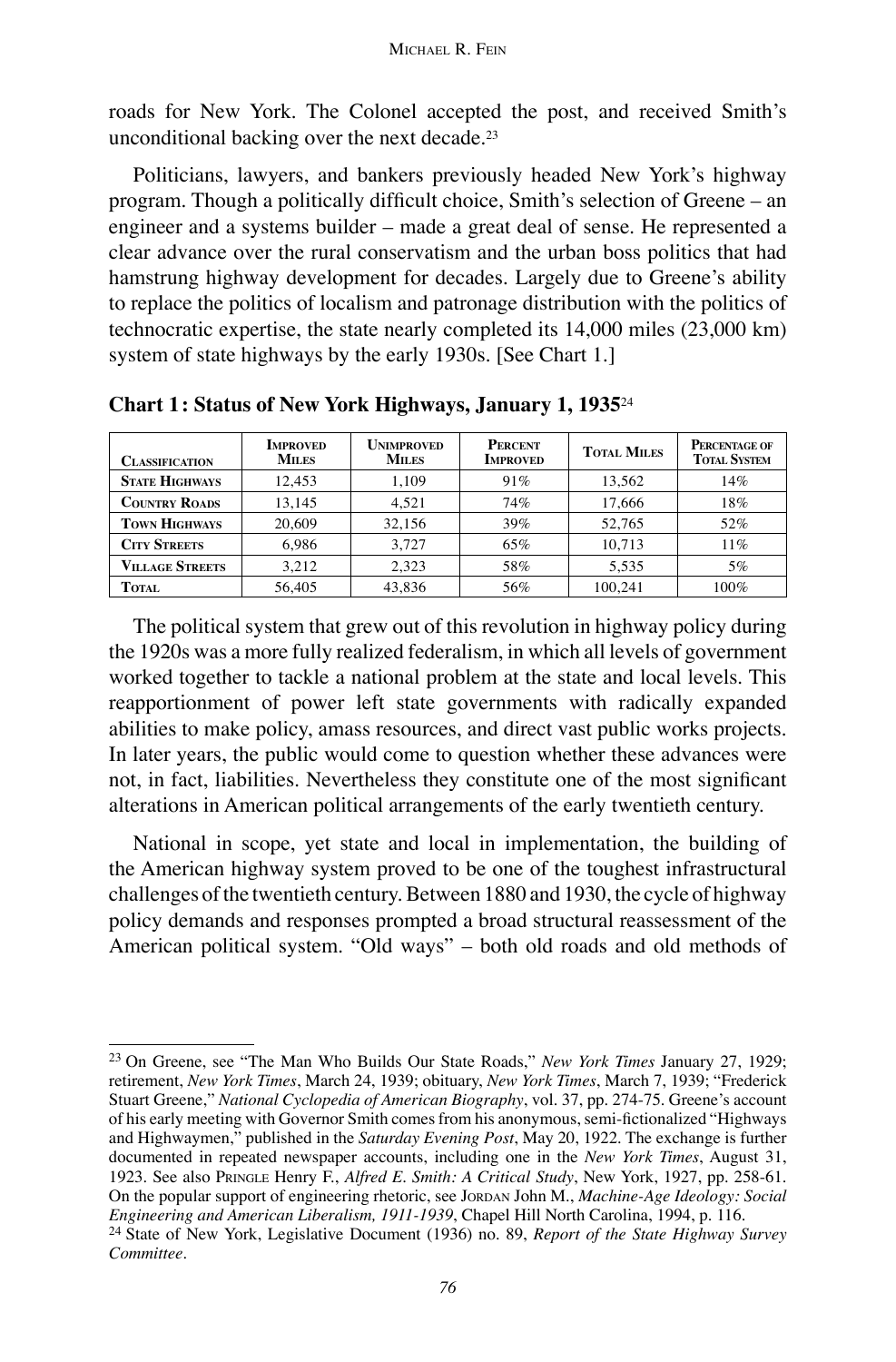road administration – were in time rejected, while public power was enlarged, concentrated, and gradually reapportioned among all levels of government.

From this perspective, public road construction was not just a pragmatic response to the automobile but part of a profound evolution in political thought and structure. From the decline of the localist political philosophies of agrarians and party bosses, to the arrival of engineers and experts, to the emergence of a complex and powerful federal and state bureaucracy, this story closely parallels the transition of the political system at large. Road building was not just a product of these political changes, but a major catalyst for this transformation. Its history suggests that public works have been a profound force behind American political development.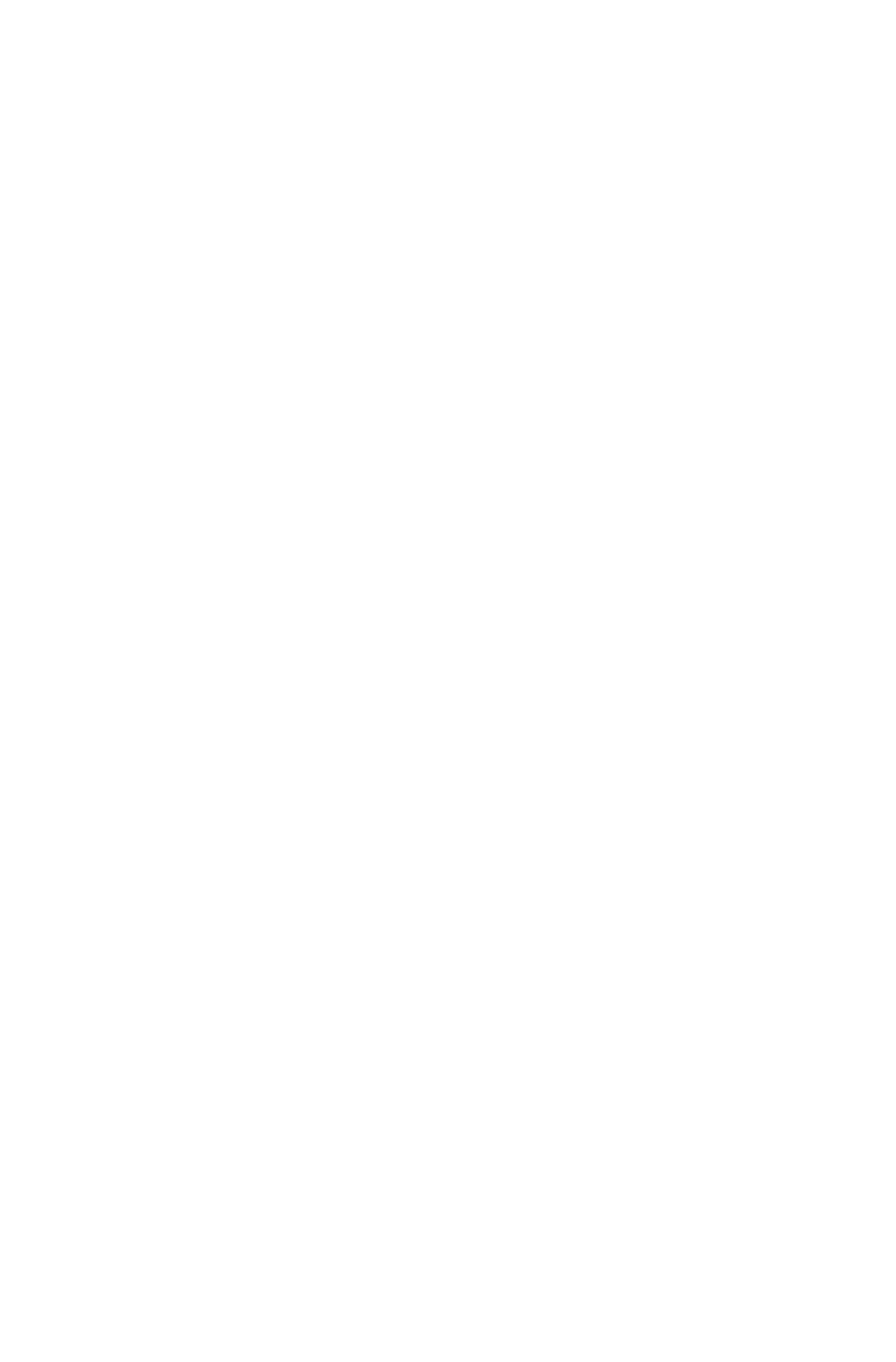#### **Collection Dessins de presse :**

André Harvec, *L'univers d'Harvec*. Delémont, 1996.

#### **Collection Histoire, économie et société :**

dirigée par Alain Cortat et Laurent Tissot

Alain Cortat, *Condor, cycles, motocycles et construction mécanique, 1890-1980.*

*Innovation, diversification et profits*. Delémont, 1998.

Jean-Daniel Kleisl, *Le patronat de la boîte de montre dans la vallée de Delémont. L'exemple de E. Piquerez SA et de G. Ruedin SA à Bassecourt (1926-1982)*. Delémont, 1999.

Hélène Pasquier, *La « chasse à l'hectolitre ». La Brasserie Mueller, 1885-1953*. Neuchâtel, 2001.

Claire-Aline Nussbaum, Laurent Tissot (direction et coordination), *Suchard, entreprise familiale de chocolat, 1826-1938. Naissance d'une multinationale suisse*. Neuchâtel, 2005.

#### **Collection Histoire des transports, du tourisme et du voyage**

Laurent Tissot (éd.), *Construction d'une industrie touristique aux 19e et 20e siècles. Perspectives internationales. Development of a Tourist Industry in the 19th and 20thCenturies. International Perspectives*. Neuchâtel, 2003.

Jean-Marc Lesur, *Les hôtels de Paris. De l'Auberge au palace, XIXe -XXe siècles*. Neuchâtel, 2005.

#### **Collection Histoire et société :**

dirigée par Alain Cortat

Nicole Malherbe, *Péril vénérien. La lutte contre les maladies sexuellement transmissibles à Lausanne et à Neuchâtel avant l'apparition du sida*. Neuchâtel, 2002.

Raphaëlle Renken-Deshayes, *« Miroir, mon beau miroir… » L'identité féminine définie par un journal de mode. La Mode illustrée : journal de la famille*. Neuchâtel, 2004.

#### **Collection Mémoires d'Ici :**

Marti Laurence, *Etrangers dans leur propre pays. L'immigration tessinoise dans le Jura bernois entre 1870 et 1970*. Neuchâtel, 2005.

#### **Collection Histoire :**

Alain Cortat (éd.), *Histoire de ma vie. Au cœur de l'industrialisation alsacienne et jurassienne. François Xavier Gressot: artisan, contremaître et négociant (1783-1868)*. Neuchâtel, 2002.

Atelier H (Alain Cortat, Pierre-Yves Donzé, Gilles Forster, Clément Jeanguenat, Stéphanie Lachat) (éd.), *Ecrire l'histoire en Suisse romande. Essais d'egohistoire*. Neuchâtel, 2003.

#### **Collection Histoire militaire :**

Pierre Croissant, *L'espion de la ligne Siegfried. Armand Chouffet, photographe aérien. Le renseignement français en Suisse*, Neuchâtel et Paris, 2006.

Christian Rossé, *Le Service de renseignements suisse face à la menace allemande, 1939-1945*, Neuchâtel et Paris, 2006.

Robert Belot (dir.) Claude Hauser, Francis Python, Laurent Tissot (col.), *Guerres et frontières. La frontière franco-suisse pendant la Seconde Guerre mondiale*, Neuchâtel et Paris, 2006.

#### **Hors collection :**

Edgar Frenk (Hrsg.), *Dermatologie und Venerologie in der Schweiz. Ein historischer Rückblick. Dermatologie et vénéréologie en Suisse. Un aperçu historique*. Neuchâtel, 2004.

Pierre-Yves Donzé, *Formation professionnelle et développement industriel dans le district de Porrentruy aux 19e et 20e siècles. Cent ans du Centre professionnel de Porrentruy (1904-2004). Notes de François Faivre sur l'introduction de l'industrie horlogère dans le district de Porrentruy (1869-1874).* Neuchâtel 2005.

Philippe Marguerat, *L'économie suisse entre l'Axe et les Alliés, 1939-1945*, Neuchâtel, 2006.

Pierre-Yves Donzé, *Histoire d'un syndicat patronal horloger. L'association cantonale bernoise des fabricants d'horlogerie (ACBFH)/ Association patronale de l'horlogerie et de la microtechnique (APHM), 1916-2006*, Neuchâtel, 2006.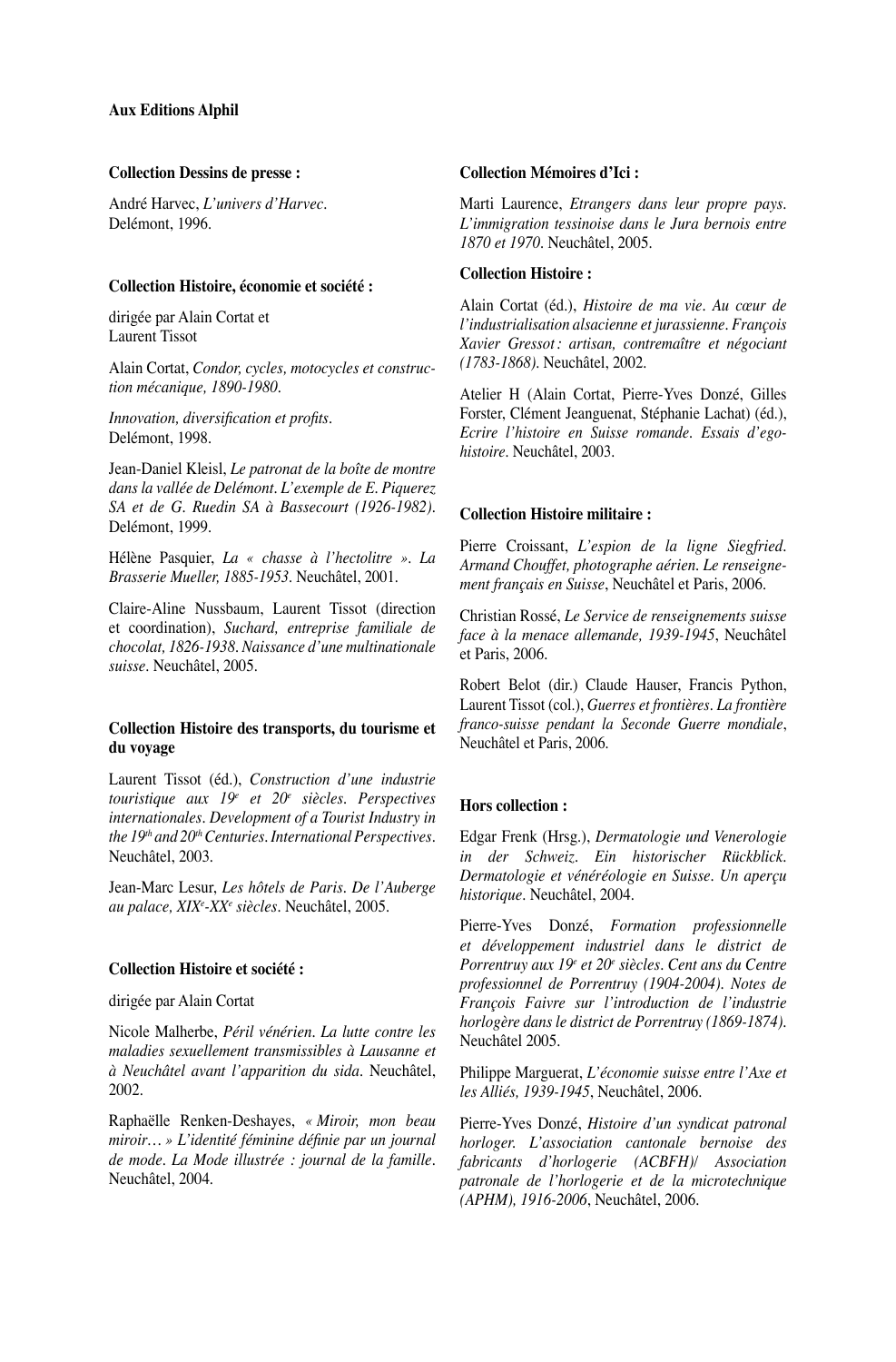#### **Collection Galeries de l'histoire :**

Laurent Tissot, Valentina Foni, Martine Schaer, Anicée Willemin, Dunvel Even, Régis Huguenin, Chantal Lafontant Vallotton, *En voiture. L'arrivée du train en terre neuchâteloise. Neuchâtel*, 2004.

Chantal Lafontant Vallotton, *Garder les plus petits. La naissance d'une crèche neuchâteloise*. Neuchâtel, 2005.

Dunvel Even, *La Fondation Maison Borel. Une fondation née de la volonté de Erika Borel-Bannholzer (1918-2004)*, Neuchâtel, 2006.

Lionel Bartolini, Jean-Daniel Morerod, Anton Näf, Christian de Reynier, *Rodolphe, comte de Neuchâtel et poète*, Neuchâtel, 2006

#### **Collection Lignes de fuite :**

Sandro Marcacci, *Fanny, Fannette, mais d'abord «orphelines».* Neuchâtel, 2005.

#### **Collection Récits**

Denis Petitjean, *Au carrefour du temps. Souvenirs d'une enfance dans le Petit-Val*, Neuchâtel, 2006.

#### **Collection Colloquium**

Philippe Henry, Jean-Pierre Jelmini (dir.), *La correspondance familiale en Suisse romande aux XVIIIe et XIXe siècles. Affectivité, sociabilité, réseaux*, Neuchâtel, 2006.

#### **Collection Découverte**

Bruno Marnot, *Les migrations internationales en Europe et aux Etats-Unis, des années 1840 à 1940*, Neuchâtel, 2006.